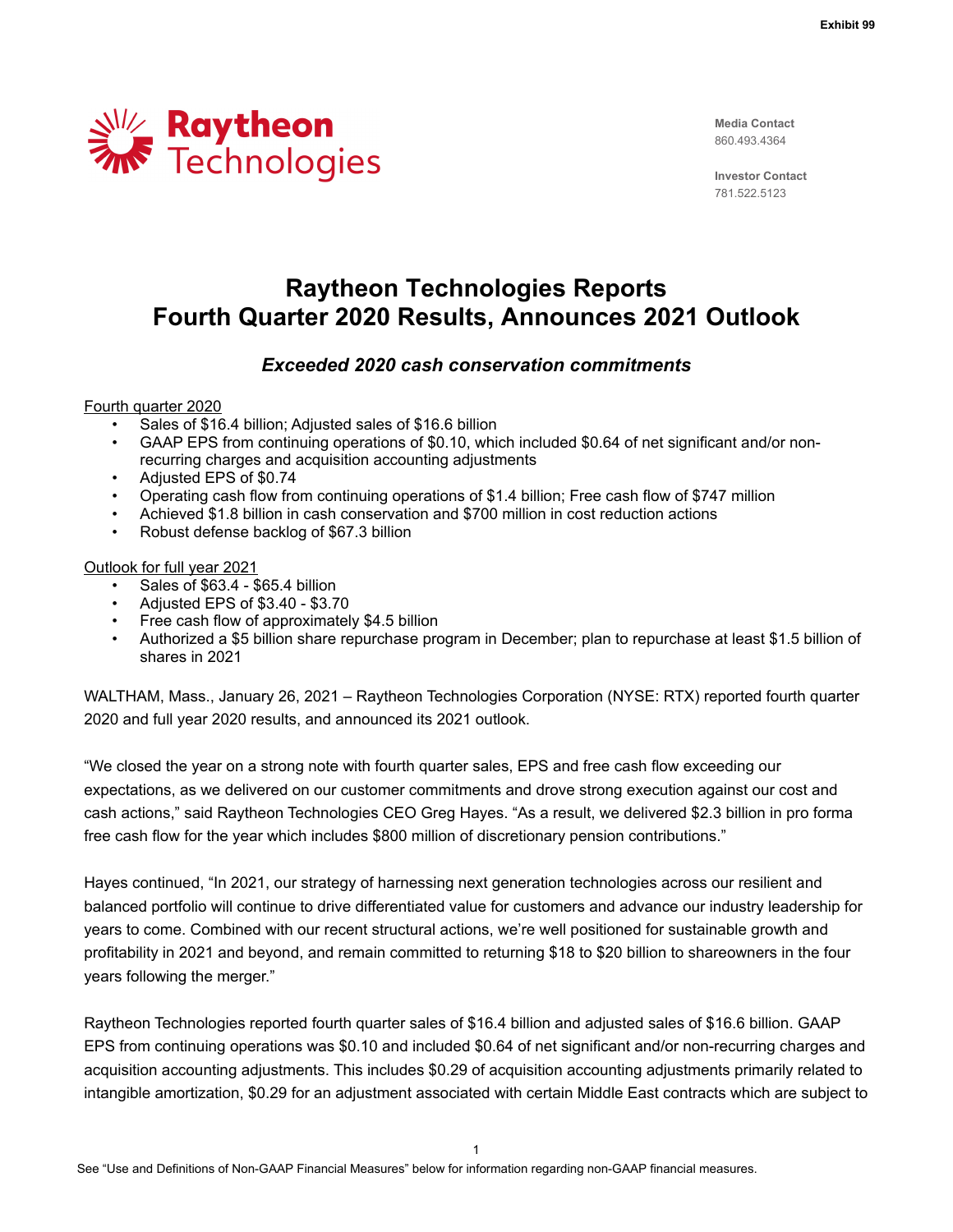regulatory approval, \$0.05 of charges due to the current economic environment primarily driven by the COVID-19 pandemic, and \$0.05 of restructuring, which were partially offset by \$0.04 of other items. Adjusted EPS was \$0.74.

The company recorded net income from continuing operations in the fourth quarter of \$146 million, which included \$976 million of net significant and/or nonrecurring charges and acquisition accounting adjustments. Adjusted net income was \$1,122 million. Operating cash flow from continuing operations in the fourth quarter was \$1.4 billion, which includes \$800 million of discretionary pension contributions. Capital expenditures were \$623 million, resulting in free cash flow of \$747 million. Free cash flow included approximately \$360 million of merger costs, restructuring and tax payments on divestitures. This quarter's performance included approximately \$1.8 billion of cash conservation and \$700 million of cost savings actions. Full year cash conservation actions were approximately \$4.7 billion and cost savings were approximately \$2.0 billion, exceeding the cash conservation and achieving the cost reduction commitments made early in 2020.

# **Summary Financial Results – Continuing Operations**

| (\$ in millions, except EPS)                   | 4th Quarter 2020 |
|------------------------------------------------|------------------|
| Reported                                       |                  |
| Sales                                          | \$<br>16,419     |
| Net Income                                     | \$<br>146        |
| <b>EPS</b>                                     | \$<br>0.10       |
|                                                |                  |
| Adjusted                                       |                  |
| <b>Sales</b>                                   | \$<br>16,583     |
| Net Income                                     | \$<br>1,122      |
| <b>EPS</b>                                     | \$<br>0.74       |
|                                                |                  |
| Operating Cash Flow from Continuing Operations | \$<br>1,370      |
| Free Cash Flow                                 | \$<br>747        |

#### **Bookings and Orders**

Backlog at the end of the fourth quarter was \$150.1 billion, of which \$82.8 billion was from commercial aerospace and \$67.3 billion was from defense.

Notable defense bookings during the quarter included:

- \$947 million of classified bookings at Raytheon Intelligence & Space (RIS)
- \$354 million for a classified program at Raytheon Missiles & Defense (RMD)
- \$305 million for F-119 spare parts at Pratt & Whitney
- \$282 million for F-135 sustainment services at Pratt & Whitney
- \$240 million for StormBreaker production Lot 6 primarily for the U.S. Air Force at RMD
- \$236 million for the production of Silent Knight radar systems and spares for the U.S. Special Operations Command at RIS
- \$234 million for Tube-launched, Optionally-tracked, Wireless-guided missiles (TOW) Multi-Year 4 at RMD
- \$217 million for the AN/TPY-2 radar sustainment program for the Missile Defense Agency (MDA) at RMD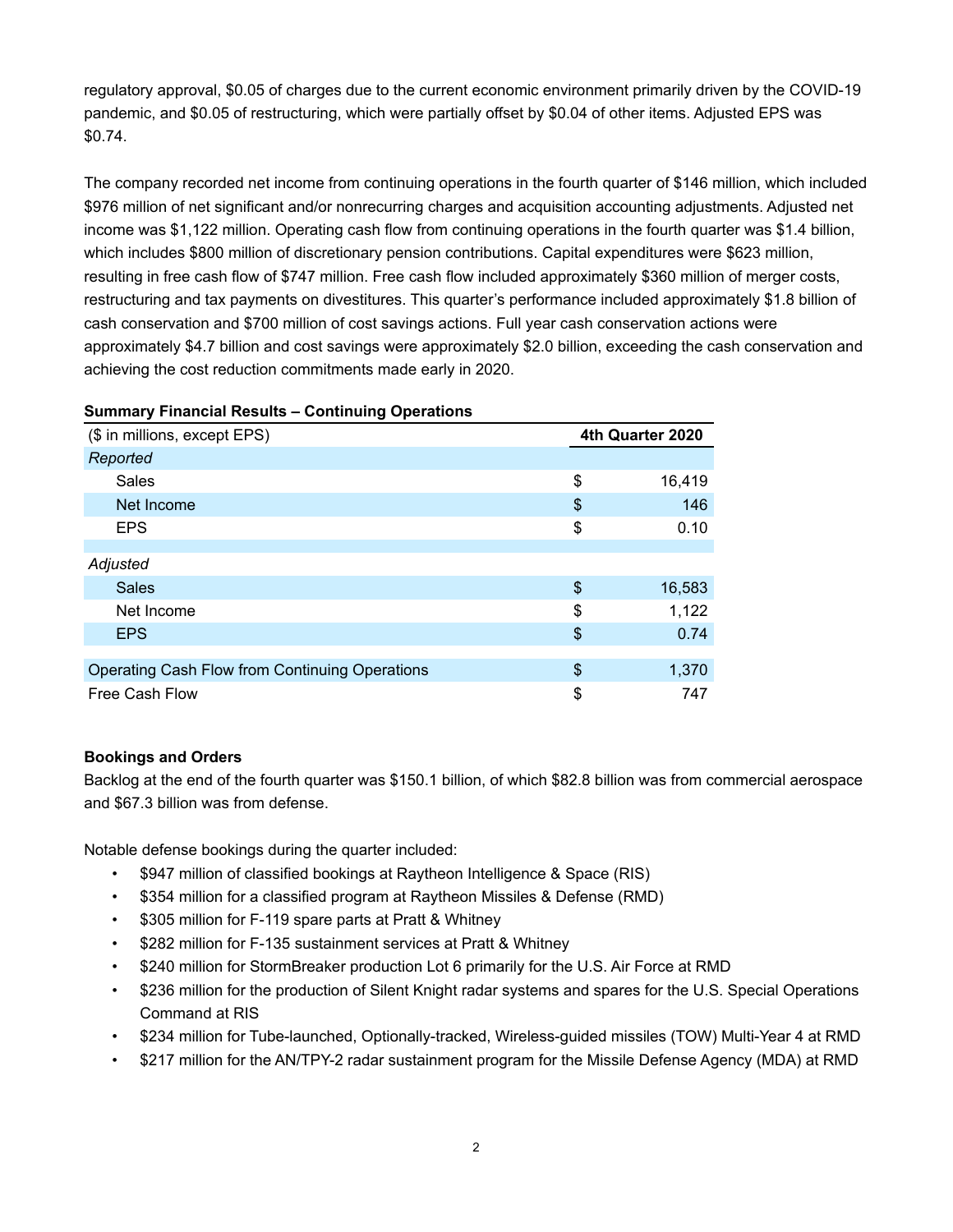#### **Segment Results**

The company's reportable segments are Collins Aerospace, Pratt & Whitney, Raytheon Intelligence & Space (RIS) and Raytheon Missiles & Defense (RMD). In connection with the merger, the company revised its segment presentation. Prior periods have been revised to reflect the current presentation. Refer to the accompanying tables for further details.

|                         | <b>4th Quarter</b> |    |           |          |             | <b>Twelve Months</b> |          |
|-------------------------|--------------------|----|-----------|----------|-------------|----------------------|----------|
| $($$ in millions)       | 2020               |    | 2019      | % Change | 2020        | 2019                 | % Change |
| Reported                |                    |    |           |          |             |                      |          |
| Sales                   | \$<br>4,374        | \$ | 6,444     | (32)%    | \$19,288    | \$26,028             | (26)%    |
| <b>Operating Profit</b> | \$<br>11           | \$ | 1,009     | (99)%    | \$<br>1,466 | \$<br>4,508          | (67)%    |
| <b>ROS</b>              | 0.3%               |    | $15.7 \%$ |          | 7.6 %       | 17.3%                |          |
|                         |                    |    |           |          |             |                      |          |
| Adjusted                |                    |    |           |          |             |                      |          |
| <b>Sales</b>            | \$<br>4,388        | S. | 6,444     | (32)%    | \$19,424    | \$26,028             | (25)%    |
| <b>Operating Profit</b> | \$<br>89           | \$ | 1,061     | (92)%    | \$<br>1,470 | \$<br>4,849          | (70)%    |
| <b>ROS</b>              | 2.0%               |    | 16.5 %    |          | 7.6 %       | 18.6 %               |          |

*Note: Prior periods have been revised to reflect the current segment presentation which excludes acquisition accounting adjustments and includes additional corporate expense allocations.*

Collins Aerospace had fourth quarter 2020 adjusted sales of \$4,388 million, down 32 percent versus the prior year. Commercial OE was down 41 percent and commercial aftermarket was down 48 percent, while military was up 1 percent. Excluding the impact of the Military GPS and Space ISR divestitures, military was up 7 percent in the quarter. The decrease in commercial sales was driven primarily by the current environment which has resulted in lower flight hours, aircraft fleet utilization and commercial OEM deliveries, as well as the impact of the 737 MAX. This was slightly offset by higher sales across key military platforms.

Collins Aerospace recorded adjusted operating profit of \$89 million in the quarter, down 92 percent versus the prior year. The decrease in adjusted operating profit was driven by lower commercial aerospace OEM and aftermarket sales volume, as well as the impact of the Military GPS and Space ISR divestitures. This was partially offset by cost reduction actions and continued synergy capture.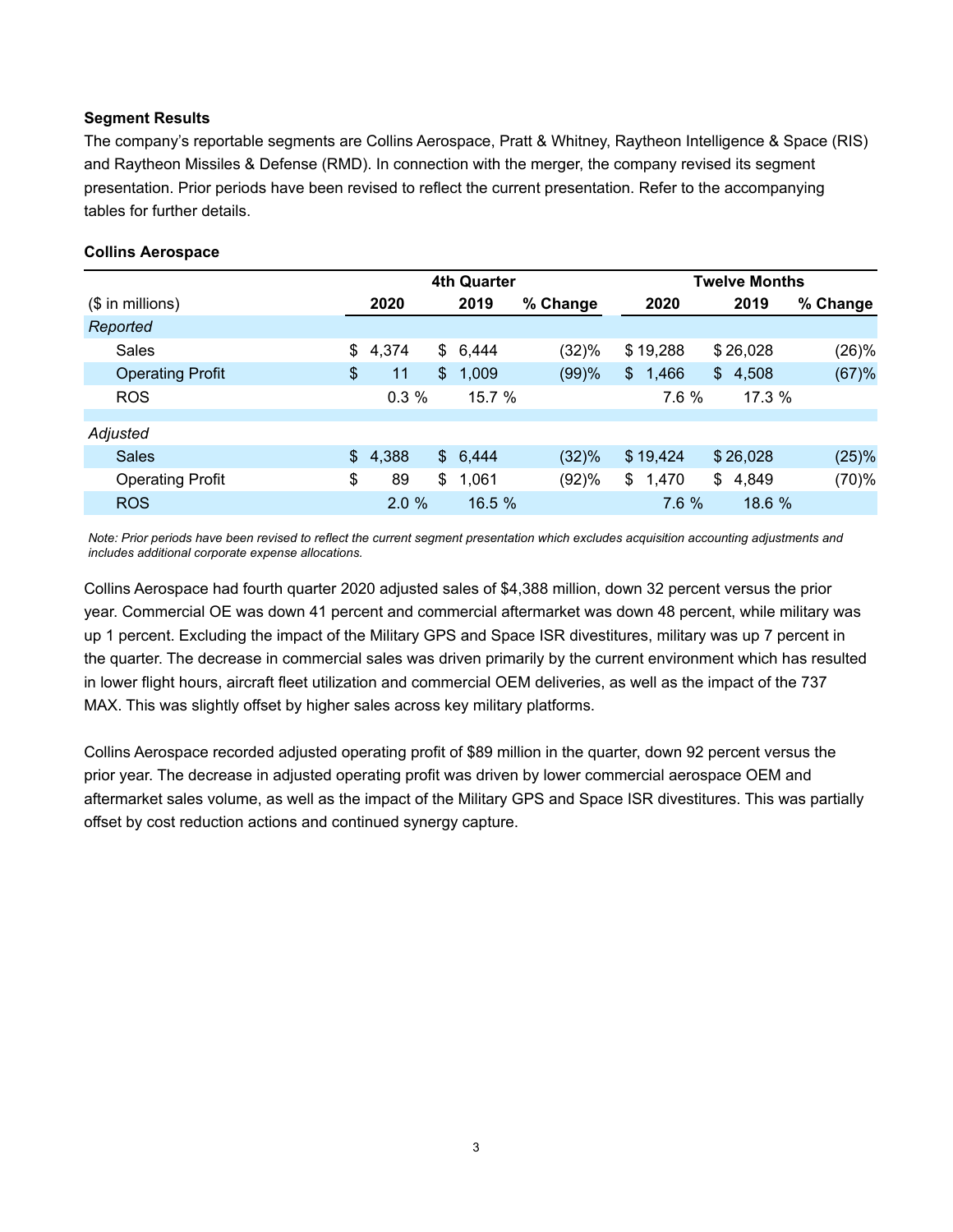#### **Pratt & Whitney**

|                         | <b>4th Quarter</b> |    |       |          |    | <b>Twelve Months</b> |    |          |  |          |  |
|-------------------------|--------------------|----|-------|----------|----|----------------------|----|----------|--|----------|--|
| $($$ in millions)       | 2020               |    | 2019  | % Change |    | 2020                 |    | 2019     |  | % Change |  |
| Reported                |                    |    |       |          |    |                      |    |          |  |          |  |
| Sales                   | \$<br>4,465        | \$ | 5,645 | (21)%    |    | \$16,799             |    | \$20,902 |  | (20)%    |  |
| <b>Operating Profit</b> | \$<br>33           | \$ | 354   | (91)%    | \$ | (564)                | \$ | 1,801    |  | (131)%   |  |
| <b>ROS</b>              | 0.7%               |    | 6.3%  |          |    | (3.4)%               |    | 8.6 %    |  |          |  |
|                         |                    |    |       |          |    |                      |    |          |  |          |  |
| Adjusted                |                    |    |       |          |    |                      |    |          |  |          |  |
| <b>Sales</b>            | \$<br>4,496        | \$ | 5,645 | (20)%    |    | \$17,224             |    | \$20,902 |  | (18)%    |  |
| <b>Operating Profit</b> | \$<br>105          | \$ | 470   | (78)%    | \$ | 426                  | \$ | 1,934    |  | (78)%    |  |
| <b>ROS</b>              | 2.3%               |    | 8.3%  |          |    | 2.5%                 |    | 9.3%     |  |          |  |

*Note: Prior periods have been revised to reflect the current segment presentation which excludes acquisition accounting adjustments and includes additional corporate expense allocations.*

Pratt & Whitney had fourth quarter 2020 adjusted sales of \$4,496 million, down 20 percent versus the prior year. Commercial OE was down 46 percent and commercial aftermarket was down 32 percent, while military was up 18 percent. The decrease in commercial sales was primarily due to a significant reduction in shop visits and related spare part sales, and commercial engine deliveries principally driven by the current environment. This was slightly offset by higher F-135 engine sales and aftermarket growth across key military platforms.

Pratt & Whitney recorded adjusted operating income of \$105 million in the quarter, down 78 percent versus the prior year. The decrease in adjusted operating profit was primarily driven by lower commercial aerospace sales volume and unfavorable mix. This was partially offset by cost reduction actions and gross margin drop through on higher military volume.

|                         | <b>4th Quarter</b>        |       |    |        |
|-------------------------|---------------------------|-------|----|--------|
| $($$ in millions)       |                           | 2020  |    | 2020   |
| Reported                |                           |       |    |        |
| <b>Sales</b>            | \$                        | 3,853 | \$ | 10,841 |
| <b>Operating Profit</b> | $\boldsymbol{\mathsf{S}}$ | 355   | \$ | 1,014  |
| <b>ROS</b>              |                           | 9.2%  |    | 9.4%   |
| Adjusted                |                           |       |    |        |
| <b>Sales</b>            | $\frac{1}{2}$             | 3,853 | \$ | 10,841 |
| <b>Operating Profit</b> | \$                        | 355   | \$ | 1,014  |
| <b>ROS</b>              |                           | 9.2%  |    | 9.4%   |

#### **Raytheon Intelligence & Space**

*Note: Twelve months 2020 reported and adjusted results include RIS since the merger date of April 3, 2020. Reported and adjusted numbers do not include RIS pre-merger stub period from March 30, 2020 to April 2, 2020 which had an estimated \$200 million of sales and \$20 million of operating profit.* 

RIS had fourth quarter adjusted sales of \$3,853 million and adjusted operating profit of \$355 million.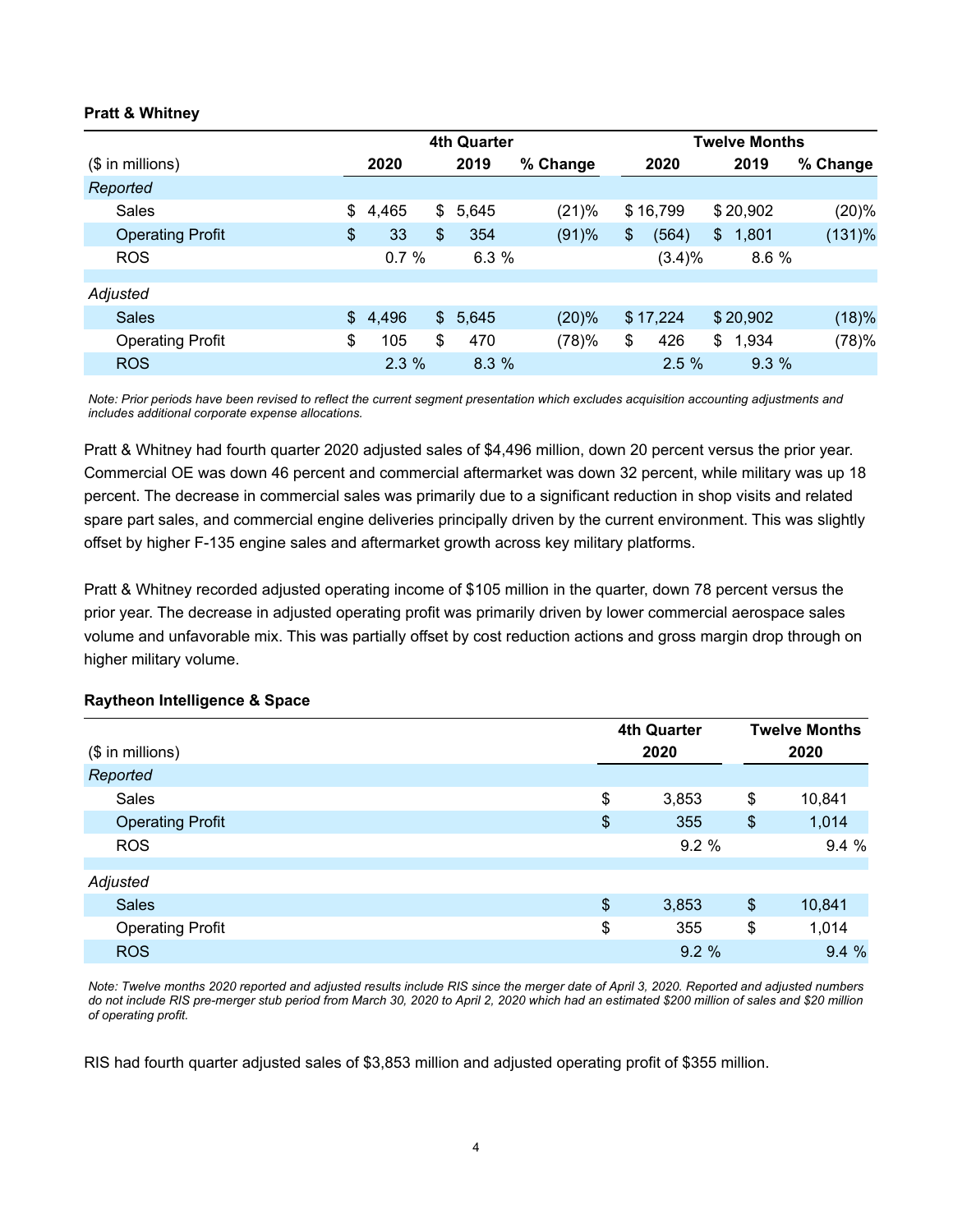#### **Raytheon Missiles & Defense**

|                         |               | <b>4th Quarter</b> |               | <b>Twelve Months</b> |
|-------------------------|---------------|--------------------|---------------|----------------------|
| (\$ in millions)        |               | 2020               |               | 2020                 |
| Reported                |               |                    |               |                      |
| Sales                   | \$            | 4,276              | \$            | 11,660               |
| <b>Operating Profit</b> | \$            | 40                 | $\frac{1}{2}$ | 890                  |
| <b>ROS</b>              |               | 0.9%               |               | 7.6 %                |
|                         |               |                    |               |                      |
| Adjusted                |               |                    |               |                      |
| <b>Sales</b>            | $\frac{1}{2}$ | 4,395              | $\frac{3}{2}$ | 11,660               |
| <b>Operating Profit</b> | \$            | 586                | \$            | 1,406                |
| <b>ROS</b>              |               | 13.3 %             |               | 12.1%                |

*Note: Twelve months 2020 reported and adjusted results include RMD since the merger date of April 3, 2020. Reported and adjusted numbers do not include RMD pre-merger stub period from March 30, 2020 to April 2, 2020 which had an estimated \$200 million of sales and \$25 million of operating profit.* 

RMD had fourth quarter adjusted sales of \$4,395 million and adjusted operating profit of \$586 million.

#### **Raytheon Technologies 2021 outlook**

Outlook for full year 2021

- Sales of \$63.4 \$65.4 billion
- Adjusted EPS of \$3.40 \$3.70
- Free cash flow of approximately \$4.5 billion
- Plan to repurchase at least \$1.5 billion of shares in 2021

#### Outlook for Q1 2021

- Sales of \$14.8 \$15.4 billion
- Adjusted EPS of \$0.70 \$0.75

#### **About Raytheon Technologies**

Raytheon Technologies Corporation is an aerospace and defense company that provides advanced systems and services for commercial, military and government customers worldwide. With four industry-leading businesses ― Collins Aerospace Systems, Pratt & Whitney, Raytheon Intelligence & Space and Raytheon Missiles & Defense ― the company delivers solutions that push the boundaries in avionics, cybersecurity, directed energy, electric propulsion, hypersonics, and quantum physics. The company, formed in 2020 through the combination of Raytheon Company and the United Technologies Corporation aerospace businesses, is headquartered in Waltham, Massachusetts.

#### **Conference Call on the Fourth Quarter 2020 Financial Results**

Raytheon Technologies' financial results conference call will be held on Tuesday, January 26, 2021 at 8:30 a.m. ET. The dial-in number for the conference call will be (866) 219-7829 in the U.S. or (478) 205-0667 outside of the U.S. The passcode is 4443578. The conference call will also be audiocast on the Internet at www.rtx.com/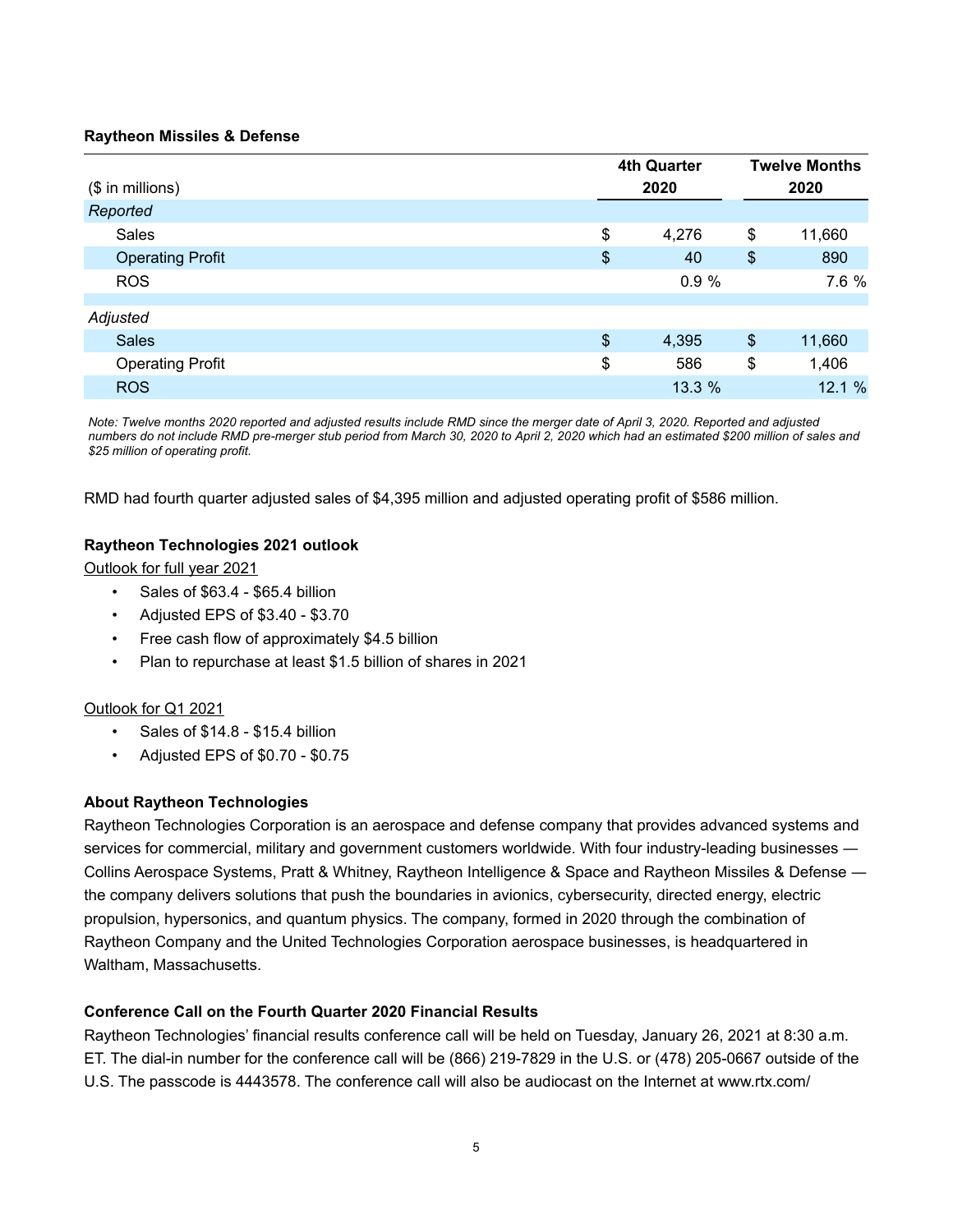investors. Individuals may listen to the call and download charts that will be used during the call. These charts will be available for printing prior to the call.

#### **Use and Definitions of Non-GAAP Financial Measures**

Raytheon Technologies Corporation's ("RTC") reports its financial results in accordance with accounting principles generally accepted in the United States ("GAAP").

We supplement the reporting of our financial information determined under GAAP with certain non-GAAP financial information. The non-GAAP information presented provides investors with additional useful information, but should not be considered in isolation or as substitutes for the related GAAP measures. Moreover, other companies may define non-GAAP measures differently, which limits the usefulness of these measures for comparisons with such other companies. We encourage investors to review our financial statements and publiclyfiled reports in their entirety and not to rely on any single financial measure.

Adjusted net sales, organic sales, adjusted operating profit (loss), adjusted income from continuing operations, adjusted earnings per share ("EPS"), adjusted diluted weighted average shares outstanding, and the adjusted effective tax rate are non-GAAP financial measures. Adjusted net sales represents consolidated net sales (a GAAP measure), excluding significant items of a non-recurring and/or nonoperational nature (hereinafter referred to as "other significant items"). Organic sales represents consolidated net sales (a GAAP measure), excluding the impact of foreign currency translation, acquisitions and divestitures completed in the preceding twelve months and other significant items. Adjusted operating profit (loss) represents operating profit (loss) (a GAAP measure), excluding restructuring costs, acquisition accounting adjustments and other significant items. Adjusted income from continuing operations represents net income from continuing operations (a GAAP measure), excluding restructuring costs, acquisition accounting adjustments and other significant items. Adjusted EPS represents diluted earnings per share from continuing operations (a GAAP measure), excluding restructuring costs, acquisition accounting adjustments and other significant items. Adjusted diluted weighted average shares outstanding represents diluted weighted average shares outstanding (a GAAP measure), including stock awards which were anti-dilutive during the year ended December 31, 2020 as a result of the net loss from operations. The adjusted effective tax rate represents the effective tax rate (a GAAP measure), excluding the tax effect of restructuring costs, acquisition accounting adjustments and other significant items. For the Business segments, when applicable, adjustments of net sales similarly reflect continuing operations excluding other significant items, and adjustments of operating profit (loss) and margins similarly reflect continuing operations, excluding restructuring, acquisition accounting adjustments and other significant items.

Free cash flow is a non-GAAP financial measure that represents cash flow from operations (a GAAP measure) less capital expenditures. Management believes free cash flow is a useful measure of liquidity and an additional basis for assessing RTC's ability to fund its activities, including the financing of acquisitions, debt service, repurchases of RTC's common stock and distribution of earnings to shareowners.

A reconciliation of the non-GAAP measures to the corresponding amounts prepared in accordance with GAAP appears in the tables in this Appendix. The tables provide additional information as to the items and amounts that have been excluded from the adjusted measures.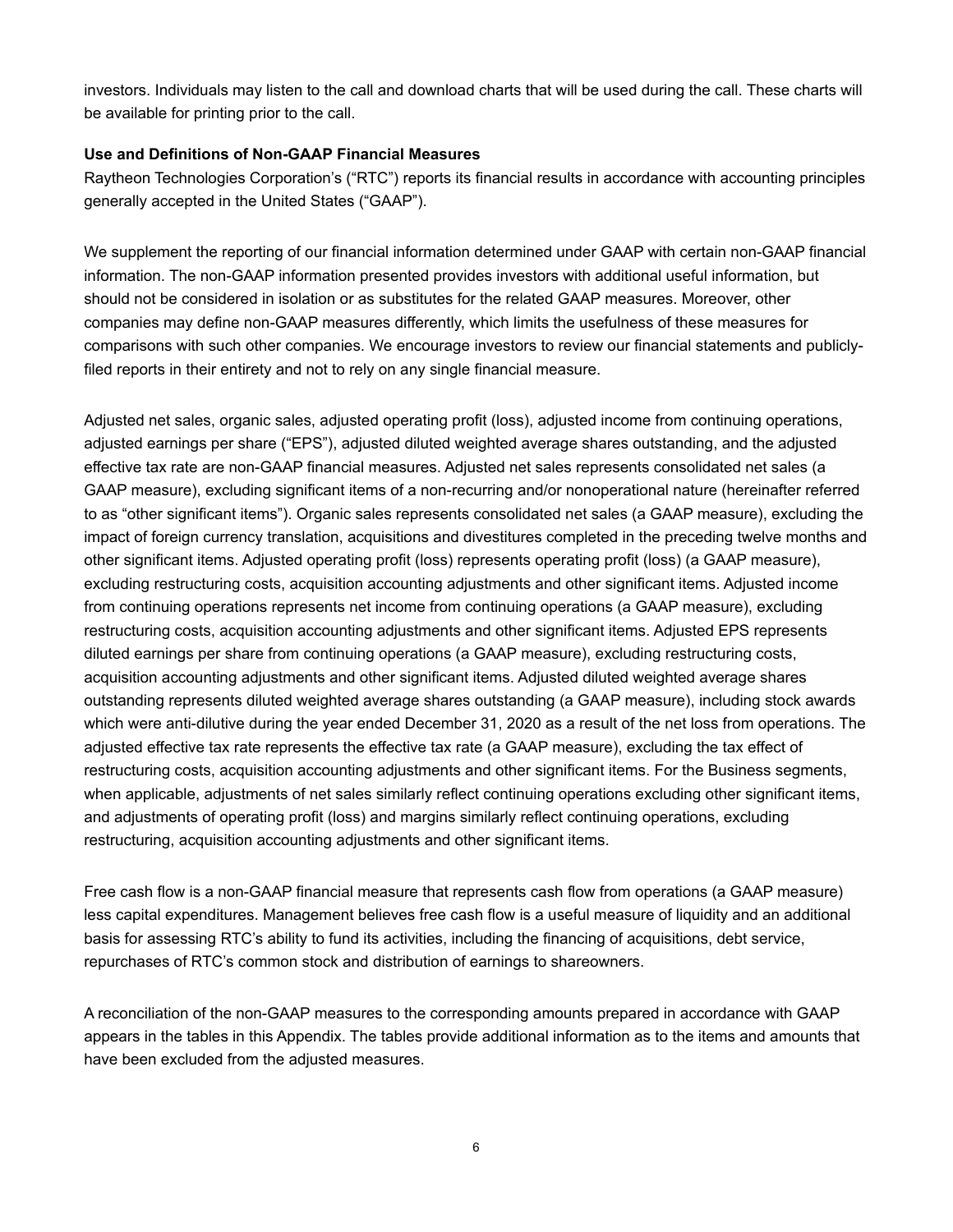When we provide our expectation for adjusted EPS and free cash flow on a forward-looking basis, a reconciliation of the differences between the non-GAAP expectations and the corresponding GAAP measures (expected diluted EPS from continuing operations and expected cash flow from operations, respectively) generally is not available without unreasonable effort due to potentially high variability, complexity and low visibility as to the items that would be excluded from the GAAP measure in the relevant future period, such as unusual gains and losses, the ultimate outcome of pending litigation, fluctuations in foreign currency exchange rates, the impact and timing of potential acquisitions and divestitures, and other structural changes or their probable significance. The variability of the excluded items may have a significant, and potentially unpredictable, impact on our future GAAP results.

#### **Cautionary Statement Regarding Forward-Looking Statements**

This press release contains statements which, to the extent they are not statements of historical or present fact, constitute "forward-looking statements" under the securities laws. From time to time, oral or written forwardlooking statements may also be included in other information released to the public. These forward-looking statements are intended to provide Raytheon Technologies Corporation's ("RTC") management's current expectations or plans for our future operating and financial performance, based on assumptions currently believed to be valid. Forward-looking statements can be identified by the use of words such as "believe," "expect," "expectations," "plans," "strategy," "prospects," "estimate," "project," "target," "anticipate," "will," "should," "see," "guidance," "outlook," "confident," "on track" and other words of similar meaning. Forward-looking statements may include, among other things, statements relating to future sales, earnings, cash flow, results of operations, uses of cash, share repurchases, tax payments and rates, research and development spending, other measures of financial performance, potential future plans, strategies or transactions, credit ratings and net indebtedness, other anticipated benefits to RTC of United Technologies Corporation's ("UTC") Rockwell Collins acquisition, the merger between UTC and Raytheon Company ("Raytheon," and such merger, the "merger") or the spin-offs by UTC of Otis Worldwide Corporation and Carrier Global Corporation into separate independent companies (the "separation transactions"), including estimated synergies and customer cost savings resulting from the merger and the anticipated benefits and costs of the separation transactions and other statements that are not solely historical facts. All forward-looking statements involve risks, uncertainties and other factors that may cause actual results to differ materially from those expressed or implied in the forward-looking statements. For those statements, we claim the protection of the safe harbor for forward-looking statements contained in the U.S. Private Securities Litigation Reform Act of 1995. Such risks, uncertainties and other factors include, without limitation: (1) the effect of economic conditions in the industries and markets in which RTC operates in the U.S. and globally and any changes therein, including financial market conditions, fluctuations in commodity prices, interest rates and foreign currency exchange rates, levels of end market demand in both the commercial and defense segments of the aerospace industry, levels of air travel, financial condition of commercial airlines, and the impact of pandemic health issues (including COVID-19 and its effects, among other things, on global supply, demand and distribution capabilities as the COVID-19 pandemic continues and results in an increasingly prolonged period of disruption to air travel and commercial activities generally, and significant restrictions and limitations on businesses, particularly within the aerospace and commercial airlines industries) aviation safety concerns, weather conditions and natural disasters, the financial condition of our customers and suppliers, and the risks associated with U.S. government sales (including changes or shifts in defense spending due to budgetary constraints, spending cuts resulting from sequestration or the allocation of funds to governmental responses to COVID-19, a government shutdown, or otherwise, and uncertain funding of programs); (2) challenges in the development, production, delivery, support, performance, safety, regulatory compliance, and realization of the anticipated benefits (including our expected returns under customer contracts) of advanced technologies and new products and services; (3) the scope, nature, impact or timing of acquisition and divestiture activity, including among other things the integration of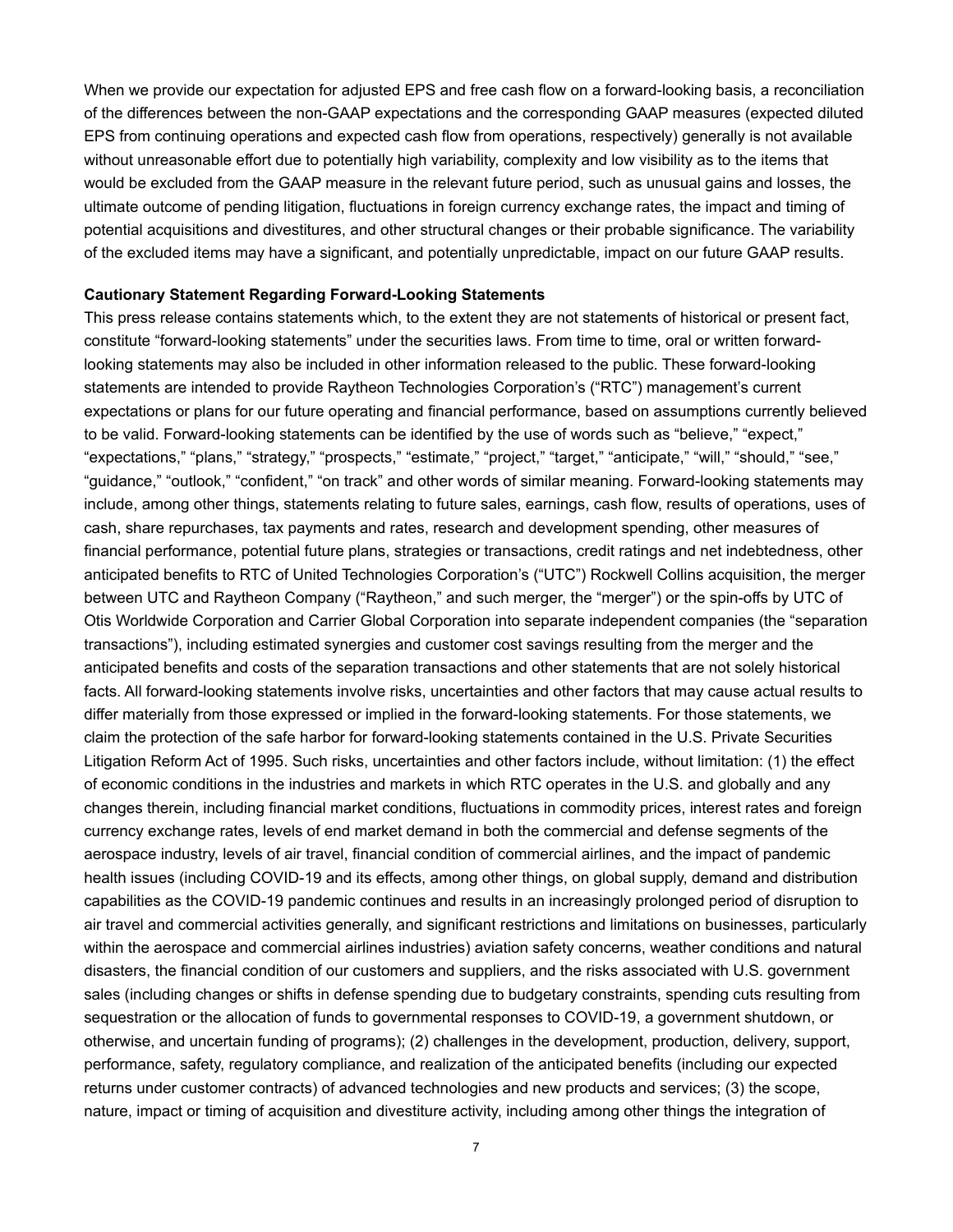UTC's and Raytheon Company's businesses and the integration of RTC with other businesses acquired before and after the merger, and realization of synergies and opportunities for growth and innovation and incurrence of related costs and expenses; (4) RTC's levels of indebtedness, capital spending and research and development spending; (5) future availability of credit and factors that may affect such availability, including credit market conditions and our capital structure; (6) the timing and scope of future repurchases by RTC of its common stock, which are subject to a number of uncertainties and may be discontinued, accelerated, suspended or delayed at any time due to various factors, including market conditions and the level of other investing activities and uses of cash; (7) delays and disruption in delivery of materials and services from suppliers; (8) company and customerdirected cost reduction efforts and restructuring costs and savings and other consequences thereof (including the potential termination of U.S. government contracts and performance under undefinitized contract actions and the potential inability to recover termination costs); (9) new business and investment opportunities; (10) the ability to realize the intended benefits of organizational changes; (11) the anticipated benefits of diversification and balance of operations across product lines, regions and industries; (12) the outcome of legal proceedings, investigations and other contingencies; (13) pension plan assumptions and future contributions; (14) the impact of the negotiation of collective bargaining agreements and labor disputes; (15) the effect of changes in political conditions in the U.S. and other countries in which RTC and its businesses operate, including the effect of changes in U.S. trade policies on general market conditions, global trade policies and currency exchange rates in the near term and beyond; (16) changes resulting from the recent change in the U.S. Administration and potential changes in Department of Defense policies or priorities; (17) the effect of changes in tax (including U.S. tax reform enacted on December 22, 2017, which is commonly referred to as the Tax Cuts and Jobs Act of 2017), environmental, regulatory and other laws and regulations (including, among other things, export and import requirements such as the International Traffic in Arms Regulations and the Export Administration Regulations, anti-bribery and anticorruption requirements, including the Foreign Corrupt Practices Act, industrial cooperation agreement obligations, and procurement and other regulations) in the U.S. and other countries in which RTC and its businesses operate; (18) the possibility that the anticipated benefits from the combination of UTC's and Raytheon's businesses (including ongoing integration activities from historic UTC and Raytheon acquisitions prior to the merger) cannot be realized in full or may take longer to realize than expected, or the possibility that costs or difficulties related to the integration of UTC's businesses with Raytheon's will be greater than expected or may not result in the achievement of estimated synergies within the contemplated time frame or at all; (19) the ability of RTC to retain and hire key personnel and the ability of our personnel to continue to operate our facilities and businesses around the world in light of, among other factors, the COVID-19 pandemic and related personnel reductions; and (20) the intended qualification of (i) the merger as a tax-free reorganization and (ii) the separation transactions and other internal restructurings as tax-free to UTC and former UTC shareowners, in each case, for U.S. federal income tax purposes. For additional information on identifying factors that may cause actual results to vary materially from those stated in forward-looking statements, see the reports of RTC, UTC and Raytheon on Forms S-4, 10-K, 10-Q and 8-K filed with or furnished to the Securities and Exchange Commission from time to time. Any forward-looking statement speaks only as of the date on which it is made, and RTC assumes no obligation to update or revise such statement, whether as a result of new information, future events or otherwise, except as required by applicable law.

RTC-IR # # #-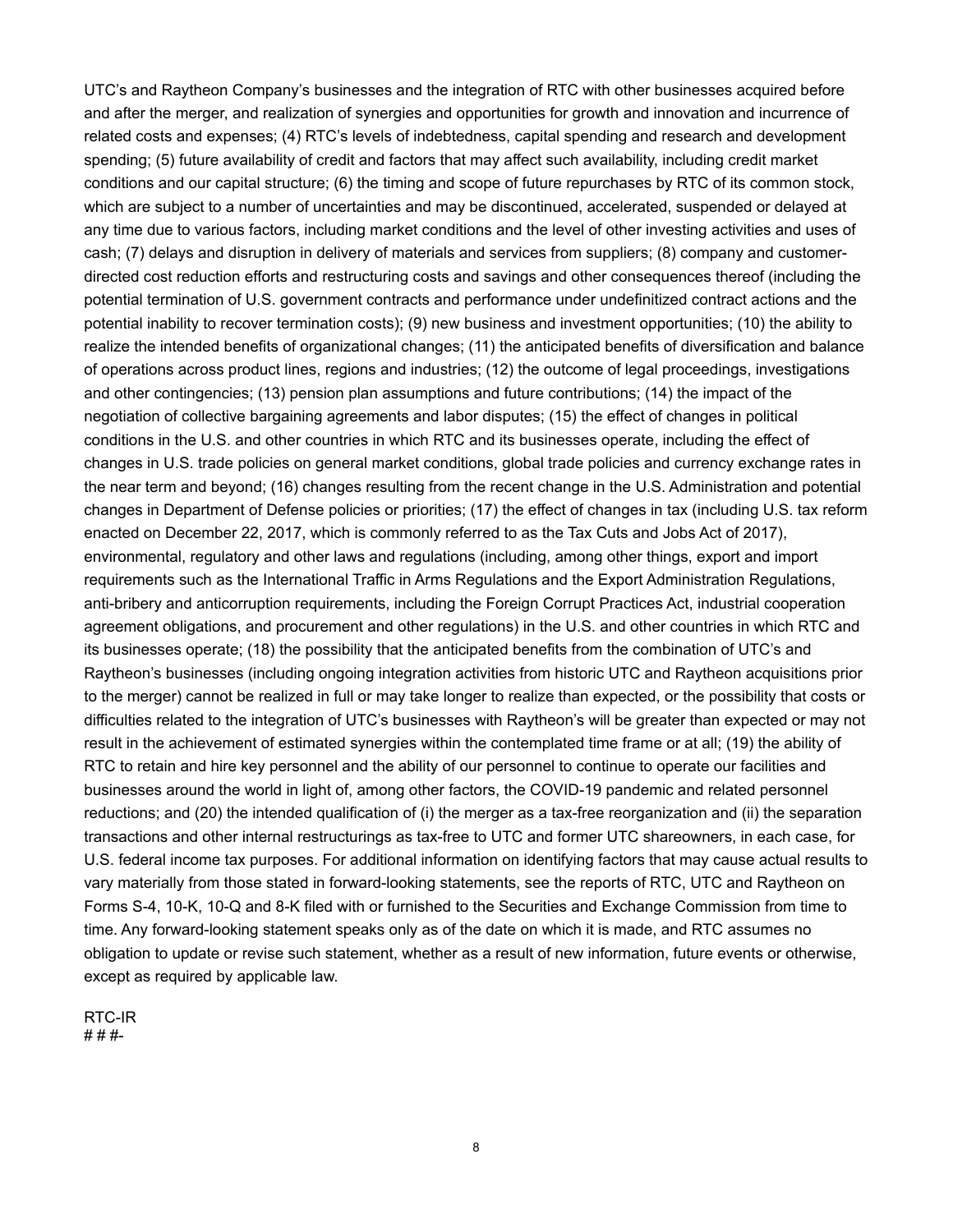### **Raytheon Technologies Corporation Condensed Consolidated Statement of Operations**

|                                                                                         |             | Quarter Ended December 31, |               |              | <b>Twelve Months Ended</b><br>December 31, |              |             |              |  |  |
|-----------------------------------------------------------------------------------------|-------------|----------------------------|---------------|--------------|--------------------------------------------|--------------|-------------|--------------|--|--|
|                                                                                         |             | (Unaudited)                |               |              |                                            | (Unaudited)  |             |              |  |  |
| (dollars in millions, except per share amounts; shares in millions)                     |             | 2020                       |               | $2019^{(1)}$ |                                            | $2020^{(1)}$ |             | $2019^{(1)}$ |  |  |
| <b>Net Sales</b>                                                                        | $\sqrt{\ }$ | 16,419                     | $\sqrt{\ }$   | 11,694       | $\sqrt{\ }$                                | 56,587       | $\sqrt{\ }$ | 45,349       |  |  |
| Costs and Expenses:                                                                     |             |                            |               |              |                                            |              |             |              |  |  |
| Cost of sales                                                                           |             | 14,266                     |               | 9,116        |                                            | 48,056       |             | 34,598       |  |  |
| Research and development                                                                |             | 710                        |               | 668          |                                            | 2,582        |             | 2,452        |  |  |
| Selling, general and administrative                                                     |             | 1,351                      |               | 1,039        |                                            | 5,540        |             | 3,711        |  |  |
| <b>Total Costs and Expenses</b>                                                         |             | 16,327                     |               | 10,823       |                                            | 56,178       |             | 40,761       |  |  |
| Goodwill impairment                                                                     |             |                            |               |              |                                            | (3,183)      |             |              |  |  |
| Other income, net                                                                       |             | 50                         |               | 85           |                                            | 885          |             | 326          |  |  |
| Operating profit (loss)                                                                 |             | 142                        |               | 956          |                                            | (1,889)      |             | 4,914        |  |  |
| Non-service pension income                                                              |             | (244)                      |               | (148)        |                                            | (902)        |             | (829)        |  |  |
| Interest expense, net                                                                   |             | 349                        |               | 417          |                                            | 1,366        |             | 1,591        |  |  |
| Income (loss) from continuing operations before income taxes                            |             | 37                         |               | 687          |                                            | (2, 353)     |             | 4,152        |  |  |
| Income tax expense (benefit)                                                            |             | (178)                      |               | (44)         |                                            | 575          |             | 421          |  |  |
| Net income (loss) from continuing operations                                            |             | 215                        |               | 731          |                                            | (2,928)      |             | 3,731        |  |  |
| Less: Noncontrolling interest in subsidiaries' earnings from<br>continuing operations   |             | 69                         |               | 74           |                                            | 181          |             | 221          |  |  |
| Income (loss) from continuing operations attributable to<br>common shareowners          |             | 146                        |               | 657          |                                            | (3,109)      |             | 3,510        |  |  |
| Discontinued operations:                                                                |             |                            |               |              |                                            |              |             |              |  |  |
| Income (loss) from discontinued operations                                              |             | 3                          |               | 906          |                                            | (216)        |             | 4,091        |  |  |
| Income tax expense from discontinued operations                                         |             | 14                         |               | 370          |                                            | 151          |             | 1,874        |  |  |
| Income (loss) from discontinued operations, net of tax                                  |             | (11)                       |               | 536          |                                            | (367)        |             | 2,217        |  |  |
| Less: Noncontrolling interest in subsidiaries' earnings from<br>discontinued operations |             |                            |               | 50           |                                            | 43           |             | 190          |  |  |
| Income (loss) from discontinued operations attributable to<br>common shareowners        |             | (11)                       |               | 486          |                                            | (410)        |             | 2,027        |  |  |
| Net income (loss) attributable to common shareowners                                    | \$          | 135                        | $\mathsf{\$}$ | 1,143        | \$                                         | $(3,519)$ \$ |             | 5,537        |  |  |
| Earnings (Loss) Per Share attributable to common<br>shareowners - Basic:                |             |                            |               |              |                                            |              |             |              |  |  |
| Income (loss) from continuing operations                                                | \$          | $0.10\  \  \,$ \$          |               | 0.77S        |                                            | $(2.29)$ \$  |             | 4.11         |  |  |
| Income (loss) from discontinued operations                                              |             | (0.01)                     |               | 0.56         |                                            | (0.30)       |             | 2.37         |  |  |
| Net income (loss) attributable to common shareowners                                    | \$          | 0.09                       | $\mathbb S$   | $1.33$ \$    |                                            | $(2.59)$ \$  |             | 6.48         |  |  |
| Earnings (Loss) Per Share attributable to common<br>shareowners - Diluted:              |             |                            |               |              |                                            |              |             |              |  |  |
| Income (loss) from continuing operations                                                | \$          | 0.10                       | $\mathbb{S}$  | 0.76         | $\mathbb S$                                | $(2.29)$ \$  |             | 4.06         |  |  |
| Income (loss) from discontinued operations                                              |             | (0.01)                     |               | 0.56         |                                            | (0.30)       |             | 2.35         |  |  |
| Net income (loss) attributable to common shareowners                                    | \$          | 0.09                       | $\mathbb{S}$  | 1.32         | $\mathbb S$                                | $(2.59)$ \$  |             | 6.41         |  |  |
|                                                                                         |             |                            |               |              |                                            |              |             |              |  |  |
| Weighted Average Shares Outstanding:                                                    |             |                            |               |              |                                            |              |             |              |  |  |
| <b>Basic</b> shares                                                                     |             | 1,512.3                    |               | 856.4        |                                            | 1,357.8      |             | 854.8        |  |  |
| Diluted shares                                                                          |             | 1,515.4                    |               | 867.0        |                                            | 1,357.8      |             | 863.9        |  |  |

(1) As a result of the spin-offs of Otis Worldwide Corporation and Carrier Global Corporation into separate independent companies (the "Separation Transactions"), we have reclassified prior year amounts for Otis and Carrier as discontinued operations.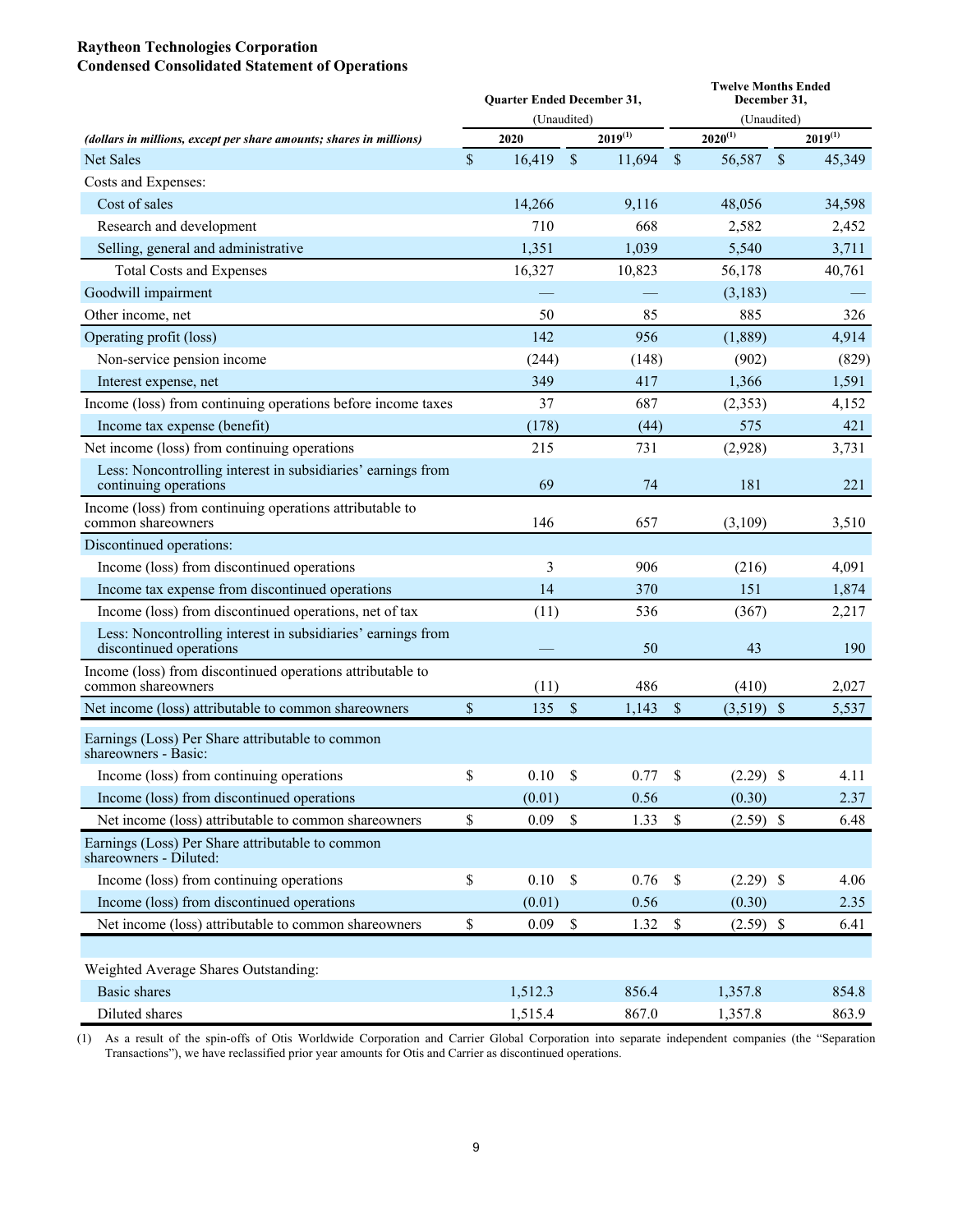#### **Raytheon Technologies Corporation Segment Net Sales and Operating Profit**

|                                                      |                 |                          | <b>Ouarter Ended</b> |                                  |                                  |                 |                 |                                  |
|------------------------------------------------------|-----------------|--------------------------|----------------------|----------------------------------|----------------------------------|-----------------|-----------------|----------------------------------|
|                                                      |                 |                          | (Unaudited)          |                                  |                                  | (Unaudited)     |                 |                                  |
|                                                      |                 | <b>December 31, 2020</b> |                      | December 31, 2019 <sup>(1)</sup> | December 31, 2020 <sup>(1)</sup> |                 |                 | December 31, 2019 <sup>(1)</sup> |
| (dollars in millions)                                | <b>Reported</b> | Adjusted                 | <b>Reported</b>      | <b>Adjusted</b>                  | <b>Reported</b>                  | <b>Adjusted</b> | <b>Reported</b> | <b>Adjusted</b>                  |
| <b>Net Sales</b>                                     |                 |                          |                      |                                  |                                  |                 |                 |                                  |
| Collins Aerospace Systems                            | \$4,374         | \$4,388                  | \$6,444              | \$6,444                          | \$19,288                         | \$19,424        | \$26,028        | \$26,028                         |
| Pratt & Whitney                                      | 4,465           | 4,496                    | 5,645                | 5,645                            | 16,799                           | 17,224          | 20,902          | 20,902                           |
| Raytheon Intelligence & Space                        | 3,853           | 3,853                    |                      |                                  | 10,841                           | 10,841          |                 |                                  |
| Raytheon Missiles & Defense                          | 4,276           | 4,395                    |                      |                                  | 11,660                           | 11,660          |                 |                                  |
| Total segments                                       | 16,968          | 17,132                   | 12,089               | 12,089                           | 58,588                           | 59,149          | 46,930          | 46,930                           |
| Eliminations and other                               | (549)           | (549)                    | (395)                | (395)                            | (2,001)                          | (2,001)         | (1, 581)        | (1, 581)                         |
| Consolidated                                         | \$16,419        | \$16,583                 | \$11,694             | \$11,694                         | \$56,587                         | \$57,148        | \$45,349        | \$45,349                         |
|                                                      |                 |                          |                      |                                  |                                  |                 |                 |                                  |
| <b>Operating Profit (Loss)</b>                       |                 |                          |                      |                                  |                                  |                 |                 |                                  |
| Collins Aerospace Systems                            | \$<br>11        | \$<br>89                 | \$1,009              | \$1,061                          | \$1,466                          | \$1,470         | \$4,508         | \$4,849                          |
| Pratt & Whitney                                      | 33              | 105                      | 354                  | 470                              | (564)                            | 426             | 1,801           | 1,934                            |
| Raytheon Intelligence & Space                        | 355             | 355                      |                      |                                  | 1,014                            | 1,014           |                 |                                  |
| Raytheon Missiles & Defense                          | 40              | 586                      |                      |                                  | 890                              | 1,406           |                 |                                  |
| Total segments                                       | 439             | 1,135                    | 1,363                | 1,531                            | 2,806                            | 4,316           | 6,309           | 6,783                            |
| Eliminations and other                               | (7)             | (10)                     | (25)                 | (25)                             | (111)                            | (90)            | (140)           | (140)                            |
| Corporate expenses and other<br>unallocated items    | (99)            | (61)                     | (151)                | (96)                             | (590)                            | (195)           | (367)           | (228)                            |
| FAS/CAS operating adjustment                         | 370             | 370                      |                      | $\overline{\phantom{0}}$         | 1,106                            | 1,106           |                 |                                  |
| Acquisition accounting<br>adjustments <sup>(2)</sup> | (561)           |                          | (231)                |                                  | (5,100)                          |                 | (888)           |                                  |
| Consolidated                                         | \$<br>142       | \$1,434                  | \$<br>956            | \$1,410                          | \$(1,889)                        | \$5,137         | \$4,914         | \$6,415                          |
|                                                      |                 |                          |                      |                                  |                                  |                 |                 |                                  |
| <b>Segment Operating Profit</b><br>(Loss) Margin     |                 |                          |                      |                                  |                                  |                 |                 |                                  |
| Collins Aerospace Systems                            | $0.3\%$         | 2.0 %                    | 15.7 %               | 16.5 %                           | 7.6 %                            | 7.6 %           | 17.3 %          | 18.6 %                           |
| Pratt & Whitney                                      | $0.7 \%$        | $2.3\%$                  | 6.3 %                | 8.3 %                            | $(3.4)\%$                        | $2.5\%$         | 8.6 %           | 9.3 %                            |
| Raytheon Intelligence & Space                        | 9.2 %           | 9.2 %                    | <b>NM</b>            | $\rm{NM}$                        | 9.4 %                            | 9.4%            | <b>NM</b>       | <b>NM</b>                        |
| Raytheon Missiles & Defense                          | $0.9\%$         | 13.3 %                   | <b>NM</b>            | <b>NM</b>                        | 7.6 %                            | 12.1 %          | <b>NM</b>       | <b>NM</b>                        |
| <b>Total segment</b>                                 | 2.6 %           | $6.6\%$                  | 11.3 %               | 12.7 %                           | 4.8 %                            | 7.3 %           | 13.4 %          | 14.5 %                           |

(1) Legacy UTC segments have been recast for the quarters of 2019, as well as first quarter 2020, as a result of the Separation Transactions and the merger between UTC and Raytheon Company (the Raytheon Merger), which resulted in the reclassification of amounts for Otis and Carrier as discontinued operations and revisions to the Company's measurement of segment operating profit.

(2) Acquisition accounting adjustments for the twelve months ended December 31,2020 includes goodwill impairment of \$3,183 million.

NM Not Meaningful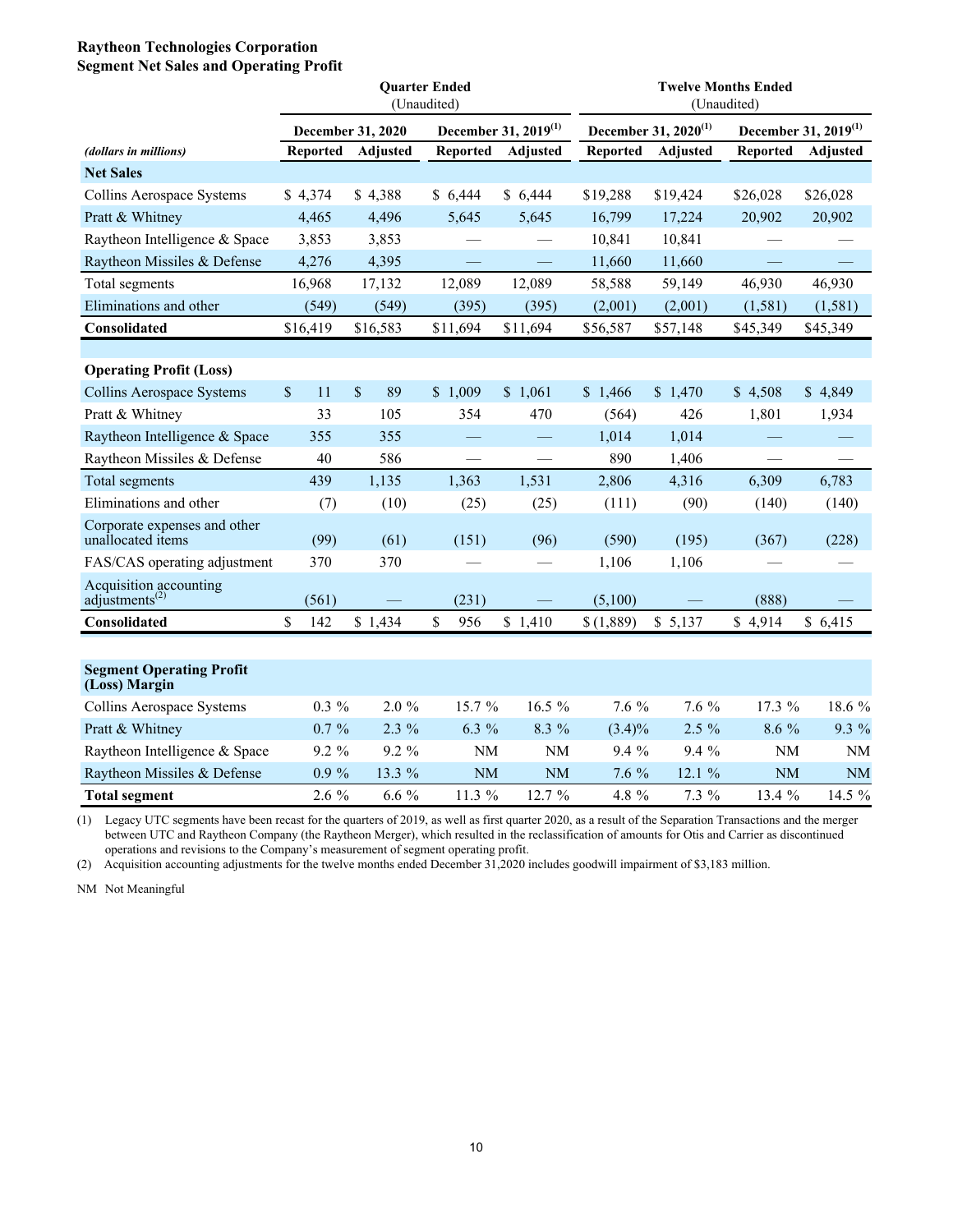#### **Raytheon Technologies Corporation Condensed Consolidated Balance Sheet**

|                                                                          | December 31, 2020 | December 31, 2019 |
|--------------------------------------------------------------------------|-------------------|-------------------|
| (dollars in millions)                                                    | (Unaudited)       | (Unaudited)       |
| <b>Assets</b>                                                            |                   |                   |
| Cash and cash equivalents                                                | \$<br>8,802       | \$<br>4,937       |
| Accounts receivable, net                                                 | 9,254             | 8,743             |
| Contract assets $^{(2)}$                                                 | 9,931             | 4,462             |
| Inventory, net                                                           | 9,411             | 9,047             |
| Assets related to discontinued operations <sup>(1)</sup>                 | 64                | 31,823            |
| Other assets, current                                                    | 5,914             | 2,565             |
| <b>Total Current Assets</b>                                              | 43,376            | 61,577            |
| Customer financing assets                                                | 3,144             | 3,463             |
| Fixed assets, net                                                        | 14,962            | 10,322            |
| Operating lease right-of-use assets                                      | 1,880             | 1,252             |
| Goodwill                                                                 | 54,285            | 36,609            |
| Intangible assets, net                                                   | 40,539            | 24,473            |
| Other assets <sup><math>(2)</math></sup>                                 | 3,967             | 1,919             |
| <b>Total Assets</b>                                                      | \$<br>162,153     | \$<br>139,615     |
|                                                                          |                   |                   |
| <b>Liabilities, Redeemable Noncontrolling Interests and Equity</b>       |                   |                   |
| Short-term borrowings                                                    | \$<br>247         | \$<br>2,293       |
| Accounts payable                                                         | 8,639             | 7,816             |
| Accrued employee compensation                                            | 3,006             | 1,353             |
| Other accrued liabilities <sup><math>(2)</math></sup>                    | 10,401            | 8,417             |
| Contract liabilities <sup>(2)</sup>                                      | 12,889            | 9,014             |
| Liabilities related to discontinued operations <sup>(1)</sup>            | 116               | 14,443            |
| Long-term debt currently due                                             | 550               | 3,258             |
| <b>Total Current Liabilities</b>                                         | 35,848            | 46,594            |
| Long-term debt                                                           | 31,026            | 37,701            |
| Operating lease liabilities, non-current                                 | 1,516             | 1,093             |
| Future pension and postretirement benefit obligations                    | 10,342            | 2,487             |
| Other long-term liabilities <sup>(2)</sup>                               | 9,537             | 7,414             |
| <b>Total Liabilities</b>                                                 | 88,269            | 95,289            |
| Redeemable noncontrolling interests                                      | 32                | 95                |
| Shareowners' Equity:                                                     |                   |                   |
| Common Stock                                                             | 36,881            | 22,955            |
| <b>Treasury Stock</b>                                                    | (10, 407)         | (32, 626)         |
| Retained earnings                                                        | 49,423            | 61,594            |
| Accumulated other comprehensive loss                                     | (3, 734)          | (10, 149)         |
| Total Shareowners' Equity                                                | 72,163            | 41,774            |
| Noncontrolling interest                                                  | 1,689             | 2,457             |
| <b>Total Equity</b>                                                      | 73,852            | 44,231            |
| <b>Total Liabilities, Redeemable Noncontrolling Interests and Equity</b> | \$<br>162,153     | \$<br>139,615     |

As a result of the Separation Transactions and the Raytheon Merger, certain reclassifications have been made to the prior year amounts to conform to the current year presentation. These reclassifications include:

(1) the reclassification of the historical Otis and Carrier results to assets and liabilities related to discontinued operations, and

(2) the presentation of contract-related assets and liabilities as current based upon the duration of our operating cycle.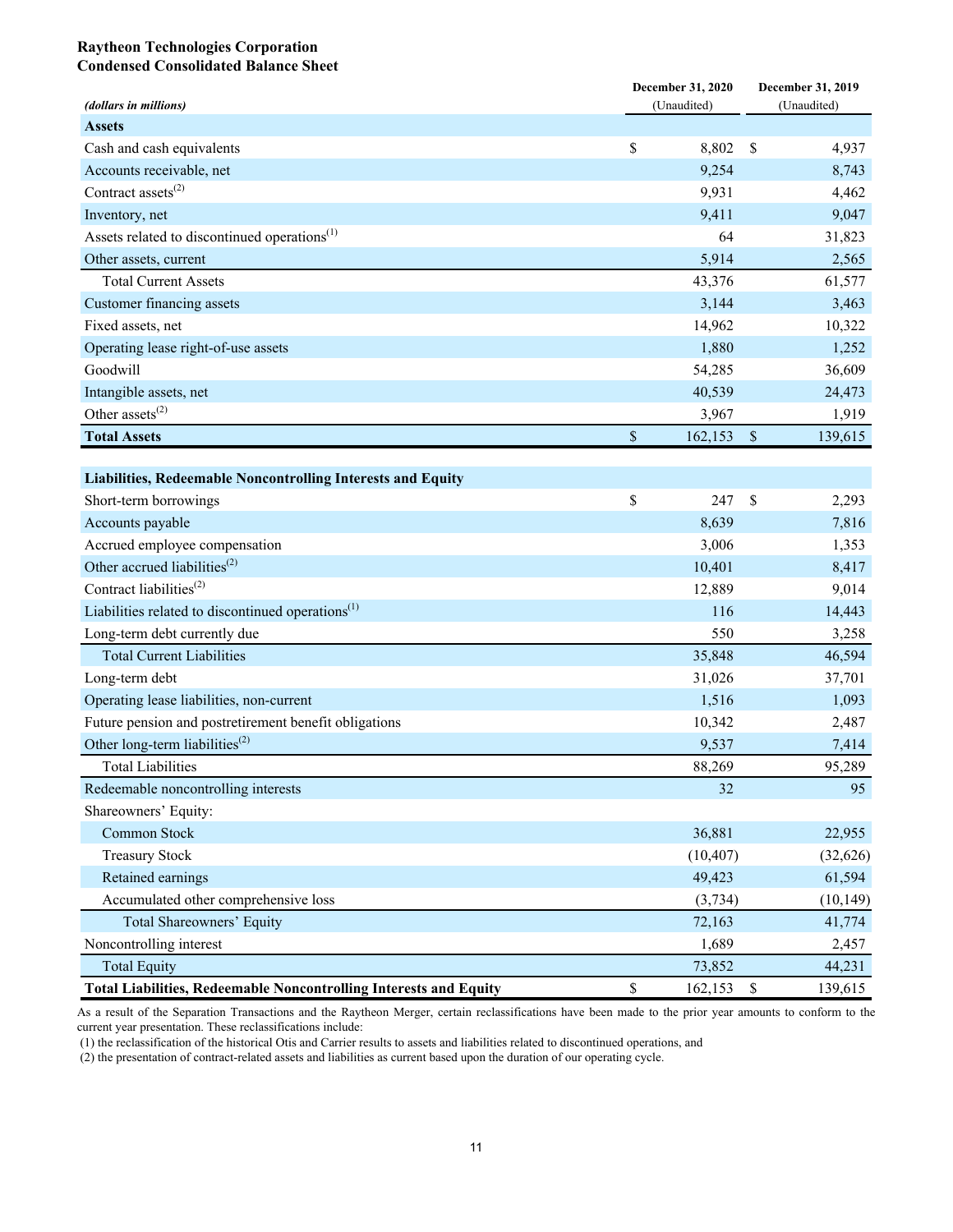#### **Raytheon Technologies Corporation Condensed Consolidated Statement of Cash Flows**

|                                                                                                                           | <b>Quarter Ended</b><br>December 31, |                                 | <b>Twelve Months Ended</b><br>December 31, |             |                |  |
|---------------------------------------------------------------------------------------------------------------------------|--------------------------------------|---------------------------------|--------------------------------------------|-------------|----------------|--|
|                                                                                                                           | (Unaudited)                          |                                 |                                            | (Unaudited) |                |  |
| (dollars in millions)                                                                                                     | 2020                                 | $2019^{(1)}$                    | 2020                                       |             | $2019^{(1)}$   |  |
| <b>Operating Activities:</b>                                                                                              |                                      |                                 |                                            |             |                |  |
| Net income (loss) from continuing operations                                                                              | \$<br>215                            | <sup>\$</sup><br>731            | $(2,928)$ \$<br>\$                         |             | 3,731          |  |
| Adjustments to reconcile net income (loss) from continuing operations to net cash flows provided by operating activities: |                                      |                                 |                                            |             |                |  |
| Depreciation and amortization                                                                                             | 1,153                                | 686                             | 4,156                                      |             | 2,708          |  |
| Deferred income tax provision                                                                                             | (65)                                 | 19                              | (99)                                       |             | 38             |  |
| Stock compensation cost                                                                                                   | 77                                   | 76                              | 330                                        |             | 268            |  |
| Net periodic pension and other postretirement income                                                                      | (88)                                 | (95)                            | (413)                                      |             | (566)          |  |
| Goodwill impairment charge                                                                                                |                                      |                                 | 3,183                                      |             |                |  |
| Change in:                                                                                                                |                                      |                                 |                                            |             |                |  |
| Accounts receivable                                                                                                       | 751                                  | 126                             | 1,318                                      |             | 88             |  |
| Contract assets                                                                                                           | (636)                                | 23                              | 63                                         |             | (679)          |  |
| Inventory                                                                                                                 | 523                                  | (11)                            | 412                                        |             | (1,267)        |  |
| Other current assets                                                                                                      | (64)                                 | (344)                           | (445)                                      |             | (984)          |  |
| Accounts payable and accrued liabilities                                                                                  | (800)                                | (59)                            | (1,666)                                    |             | 1,111          |  |
| Contract liabilities                                                                                                      | 775                                  | 381                             | 1,129                                      |             | 1,234          |  |
| Global pension contributions                                                                                              | (961)                                | (14)                            | (1,025)                                    |             | (55)           |  |
| Canadian government settlement                                                                                            |                                      | $\overline{\phantom{m}}$        | $\overline{\phantom{m}}$                   |             | (38)           |  |
| Other operating activities, net                                                                                           | 490                                  | (194)                           | 319                                        |             | 232            |  |
| Net cash flows provided by operating activities from continuing operations                                                | 1,370                                | 1,325                           | 4,334                                      |             | 5,821          |  |
| <b>Investing Activities:</b>                                                                                              |                                      |                                 |                                            |             |                |  |
| Capital expenditures                                                                                                      | (623)                                | (746)                           | (1,795)                                    |             | (1,868)        |  |
| Investments in businesses                                                                                                 | (419)                                | (9)                             | (419)                                      |             | (9)            |  |
| Cash acquired in Raytheon Merger                                                                                          | $\overline{\phantom{m}}$             | $\overline{\phantom{m}}$        | 3,208                                      |             |                |  |
| Dispositions of businesses                                                                                                | (19)                                 |                                 | 2,556                                      |             | 134            |  |
| Decrease (increase) in customer financing assets, net                                                                     | 226                                  | (214)                           | 88                                         |             | (659)          |  |
| Increase in collaboration intangible assets                                                                               | (36)                                 | (92)                            | (172)                                      |             | (351)          |  |
| Receipts (payments) from settlements of derivative contracts, net                                                         | 83                                   | 182                             | (32)                                       |             | 342            |  |
| Other investing activities, net                                                                                           | (21)                                 | (65)                            | (91)                                       |             | (265)          |  |
| Net cash flows (used in) provided by investing activities from continuing operations                                      | (809)                                | (944)                           | 3,343                                      |             | (2,676)        |  |
| <b>Financing Activities:</b>                                                                                              |                                      |                                 |                                            |             |                |  |
| Issuance of long-term debt                                                                                                | 5                                    | (21)                            | 2,004                                      |             | (19)           |  |
| Distribution from discontinued operations                                                                                 |                                      | $\overbrace{\qquad \qquad }^{}$ | 17,207                                     |             |                |  |
| Repayment of long-term debt                                                                                               | (1,030)                              | (2,081)                         | (16,082)                                   |             | (2,693)        |  |
| Increase (decrease) in short-term borrowings, net                                                                         | 19                                   | 1,061                           | (2,041)                                    |             | 896            |  |
| Proceeds from Common Stock issued under employee stock plans                                                              | 9                                    | 13                              | 15                                         |             | 27             |  |
| Dividends paid on Common Stock                                                                                            | (706)                                | (612)                           | (2,732)                                    |             | (2, 442)       |  |
| Repurchase of Common Stock                                                                                                |                                      | (40)                            | (47)                                       |             | (151)          |  |
| Net transfers from (to) discontinued operations                                                                           | (35)                                 | 1,131                           | (2,033)                                    |             | 2,387          |  |
| Other financing activities, net                                                                                           | (66)                                 | 120                             | (151)                                      |             | 82             |  |
| Net cash flows used in financing activities from continuing operations                                                    | (1, 804)                             | (429)                           | (3,860)                                    |             | (1, 913)       |  |
| <b>Discontinued Operations:</b>                                                                                           |                                      |                                 |                                            |             |                |  |
| Net cash (used in) provided by operating activities                                                                       | (35)                                 | 1,457                           | (728)                                      |             | 3,062          |  |
| Net cash used in investing activities                                                                                     | -                                    | (175)                           | (241)                                      |             | (416)          |  |
| Net cash provided by (used in) financing activities                                                                       | 35                                   | (1,241)                         | (1, 414)                                   |             | (2,651)        |  |
| Net cash flows provided by (used in) discontinued operations                                                              |                                      | 41                              | (2,383)                                    |             | (5)            |  |
| Effect of foreign exchange rate changes on cash and cash equivalents from continuing operations                           | 43                                   | 12                              | 54                                         |             | -1             |  |
| Effect of foreign exchange rate changes on cash and cash equivalents from discontinued operations                         | $\overline{\phantom{0}}$             | 34                              | (76)                                       |             | (20)           |  |
| Net (decrease) increase in cash, cash equivalents and restricted cash                                                     | (1,200)                              | 39                              | 1,412                                      |             | 1,208          |  |
| Cash, cash equivalents and restricted cash, beginning of period                                                           | 10,032                               | 5,003                           | 4,961                                      |             | 3,731          |  |
| Cash, cash equivalents and restricted cash within assets related to discontinued operations, beginning of                 |                                      | 2,378                           | 2,459                                      |             |                |  |
| period<br>Cash, cash equivalents and restricted cash, end of period                                                       | 8,832                                | 7,420                           | 8,832                                      |             | 2,481<br>7,420 |  |
| Less: Restricted cash                                                                                                     | 30                                   | 24                              | 30                                         |             | 24             |  |
| Less: Cash, cash equivalents and restricted cash for discontinued operations                                              |                                      | 2,459                           |                                            |             | 2,459          |  |
| Cash and cash equivalents, end of period                                                                                  | \$<br>8,802                          | \$<br>4,937                     | 8,802<br>\$                                | $\mathbf S$ | 4,937          |  |
|                                                                                                                           |                                      |                                 |                                            |             |                |  |

(1) As a result of the Separation Transactions and the Raytheon Merger, certain reclassifications have been made to the prior year amounts to conform to the current year presentation. These reclassifications include the reclassification of the historical Otis and Carrier results to discontinued operations and the reclassification of lease amortization within our presentation of cash flows<sup>2</sup>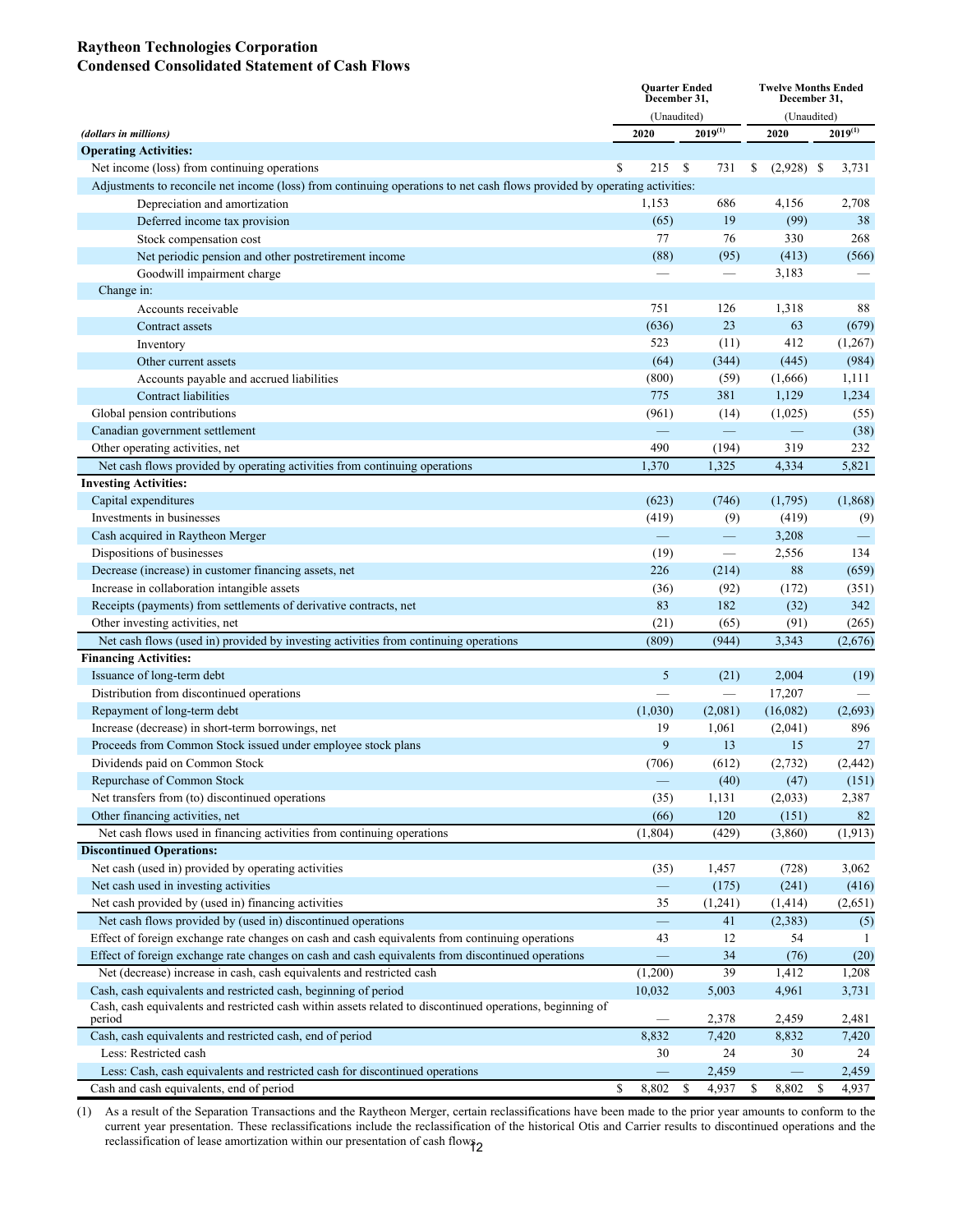#### **Raytheon Technologies Corporation Reconciliation of Reported (GAAP) to Adjusted (Non-GAAP) Results Adjusted Sales, Adjusted Operating Profit & Operating Profit Margin**

|                                                                                                                                          |             | Quarter Ended December 31, |                 |                          | <b>Twelve Months Ended</b><br>December 31, |              |                          |          |  |  |
|------------------------------------------------------------------------------------------------------------------------------------------|-------------|----------------------------|-----------------|--------------------------|--------------------------------------------|--------------|--------------------------|----------|--|--|
|                                                                                                                                          |             | (Unaudited)                |                 |                          | (Unaudited)                                |              |                          |          |  |  |
| (dollars in millions - Income (Expense))                                                                                                 |             | 2020                       |                 | 2019                     |                                            | 2020         |                          | 2019     |  |  |
| <b>Collins Aerospace Systems</b>                                                                                                         |             |                            |                 |                          |                                            |              |                          |          |  |  |
| Net sales                                                                                                                                | \$          | 4,374                      | \$              | 6,444                    | \$                                         | 19,288       | \$                       | 26,028   |  |  |
| Significant unfavorable contract adjustments $^{(1)}$                                                                                    |             | (14)                       |                 |                          |                                            | (136)        |                          |          |  |  |
| Adjusted net sales                                                                                                                       | \$          | 4,388                      | \$              | 6,444                    | \$                                         | 19,424       | \$                       | 26,028   |  |  |
| Operating profit                                                                                                                         | \$          | 11                         | \$              | 1,009                    | \$                                         | 1,466        | \$                       | 4,508    |  |  |
| Restructuring                                                                                                                            |             | (65)                       |                 | (19)                     |                                            | (360)        |                          | (102)    |  |  |
| Significant unfavorable contract adjustments $^{(1)}$                                                                                    |             | (14)                       |                 |                          |                                            | (183)        |                          |          |  |  |
| Charges related to customer bankruptcies and collectability $risk(1)$                                                                    |             | (2)                        |                 |                          |                                            | (125)        |                          |          |  |  |
| Foreign government wage subsidies <sup>(1)</sup>                                                                                         |             | 16                         |                 |                          |                                            | 72           |                          |          |  |  |
| Fixed asset impairment $(1)$                                                                                                             |             |                            |                 |                          |                                            | (3)          |                          |          |  |  |
| Gain on sale of businesses                                                                                                               |             | (13)                       |                 |                          |                                            | 595          |                          |          |  |  |
| Loss on sale of business                                                                                                                 |             |                            |                 |                          |                                            |              |                          | (25)     |  |  |
| Amortization of Rockwell Collins inventory fair value adjustment                                                                         |             |                            |                 |                          |                                            |              |                          | (181)    |  |  |
| Costs associated with pension plan amendment                                                                                             |             |                            |                 | (33)                     |                                            |              |                          | (33)     |  |  |
| Adjusted operating profit                                                                                                                | \$          | 89                         | $\overline{\$}$ | 1,061                    | $\overline{\mathbb{S}}$                    | 1,470        | $\overline{\mathcal{S}}$ | 4,849    |  |  |
| Adjusted operating profit margin                                                                                                         |             | 2.0%                       |                 | $16.5\%$                 |                                            | 7.6%         |                          | 18.6 %   |  |  |
| Pratt & Whitney                                                                                                                          |             |                            |                 |                          |                                            |              |                          |          |  |  |
| Net sales                                                                                                                                | \$          | 4,465                      | \$              | 5,645                    | \$                                         | 16,799       | \$                       | 20,902   |  |  |
| Favorable impact of a contract termination                                                                                               |             |                            |                 |                          |                                            | 22           |                          |          |  |  |
| Significant unfavorable contract adjustments $^{(1)}$                                                                                    |             | (31)                       |                 |                          |                                            | (447)        |                          |          |  |  |
| Adjusted net sales                                                                                                                       | \$          | 4,496                      | \$              | 5,645                    | \$                                         | 17,224       | \$                       | 20,902   |  |  |
| Operating profit (loss)                                                                                                                  | \$          | 33                         | \$              | 354                      | \$                                         | (564)        | \$                       | 1,801    |  |  |
| Restructuring                                                                                                                            |             | (10)                       |                 | (116)                    |                                            | (180)        |                          | (133)    |  |  |
|                                                                                                                                          |             |                            |                 |                          |                                            |              |                          |          |  |  |
| Charges related to customer bankruptcies and collectability risk <sup>(1)</sup><br>Significant unfavorable contract adjustments $^{(1)}$ |             | (28)                       |                 |                          |                                            | (262)        |                          |          |  |  |
| Foreign government wage subsidies <sup>(1)</sup>                                                                                         |             | (27)<br>36                 |                 |                          |                                            | (680)<br>153 |                          |          |  |  |
| Charges related to a commercial financing arrangement <sup>(1)</sup>                                                                     |             | (43)                       |                 |                          |                                            | (43)         |                          |          |  |  |
| Favorable impact of a contract termination                                                                                               |             |                            |                 |                          |                                            | 22           |                          |          |  |  |
| Adjusted operating profit                                                                                                                | $\mathbf S$ | 105                        | \$              | 470                      | \$                                         | 426          | \$                       | 1,934    |  |  |
| Adjusted operating profit margin                                                                                                         |             | $2.3\%$                    |                 | $8.3\%$                  |                                            | $2.5\%$      |                          | $9.3\%$  |  |  |
| Raytheon Intelligence & Space                                                                                                            |             |                            |                 |                          |                                            |              |                          |          |  |  |
| Net sales                                                                                                                                | \$          | 3,853                      | \$              |                          | \$                                         | 10,841       | \$                       |          |  |  |
| Operating profit                                                                                                                         | \$          | 355                        | \$              |                          | \$                                         | 1,014        | \$                       |          |  |  |
| Operating profit margin                                                                                                                  |             | $9.2 \%$                   |                 | $-$ %                    |                                            | $9.4\%$      |                          | $-$ %    |  |  |
| <b>Raytheon Missiles &amp; Defense</b>                                                                                                   |             |                            |                 |                          |                                            |              |                          |          |  |  |
| Net sales                                                                                                                                | \$          | 4,276                      | \$              |                          | $\$$                                       | 11,660       | $\$$                     |          |  |  |
| Middle East contract adjustment <sup>(2)</sup>                                                                                           |             | (119)                      |                 |                          |                                            |              |                          |          |  |  |
| Adjusted net sales                                                                                                                       | \$          | 4,395                      | \$              |                          | $\overline{\mathcal{S}}$                   | 11,660       | $\$$                     |          |  |  |
| Operating profit                                                                                                                         | $\$$        | $40\,$                     | $\$$            | $\overline{\phantom{0}}$ | $\mathbb S$                                | 890          | $\$$                     |          |  |  |
| Middle East contract adjustment <sup>(2)</sup>                                                                                           |             | (546)                      |                 |                          |                                            | (516)        |                          |          |  |  |
| Adjusted operating profit                                                                                                                | \$          | 586                        | $\$$            |                          | $\overline{\mathcal{S}}$                   | 1,406        | $\$$                     |          |  |  |
| Adjusted operating profit margin                                                                                                         |             | 13.3 %                     |                 | $- \frac{9}{6}$          |                                            | 12.1%        |                          | $-$ %    |  |  |
| <b>Corporate, Eliminations and other items</b>                                                                                           |             |                            |                 |                          |                                            |              |                          |          |  |  |
| Net sales                                                                                                                                | \$          | (549)                      | \$              | (395)                    | \$                                         | (2,001)      | \$                       | (1, 581) |  |  |
| Operating loss                                                                                                                           | \$          | (106)                      | \$              | (176)                    | \$                                         | (701)        | \$                       | (507)    |  |  |
| Restructuring                                                                                                                            |             | (13)                       |                 | (3)                      |                                            | (228)        |                          | (6)      |  |  |
| Transaction and integration costs related to acquisition of Rockwell                                                                     |             |                            |                 |                          |                                            |              |                          |          |  |  |
| Collins, Inc.                                                                                                                            |             |                            |                 | (10)                     |                                            |              |                          | (40)     |  |  |
| Costs associated with pension plan amendment                                                                                             |             |                            |                 | (10)                     |                                            |              |                          | (10)     |  |  |
| Costs associated with the separation of the commercial businesses $_{13}$                                                                |             | (2)                        |                 |                          |                                            | (23)         |                          |          |  |  |
|                                                                                                                                          |             |                            |                 |                          |                                            |              |                          |          |  |  |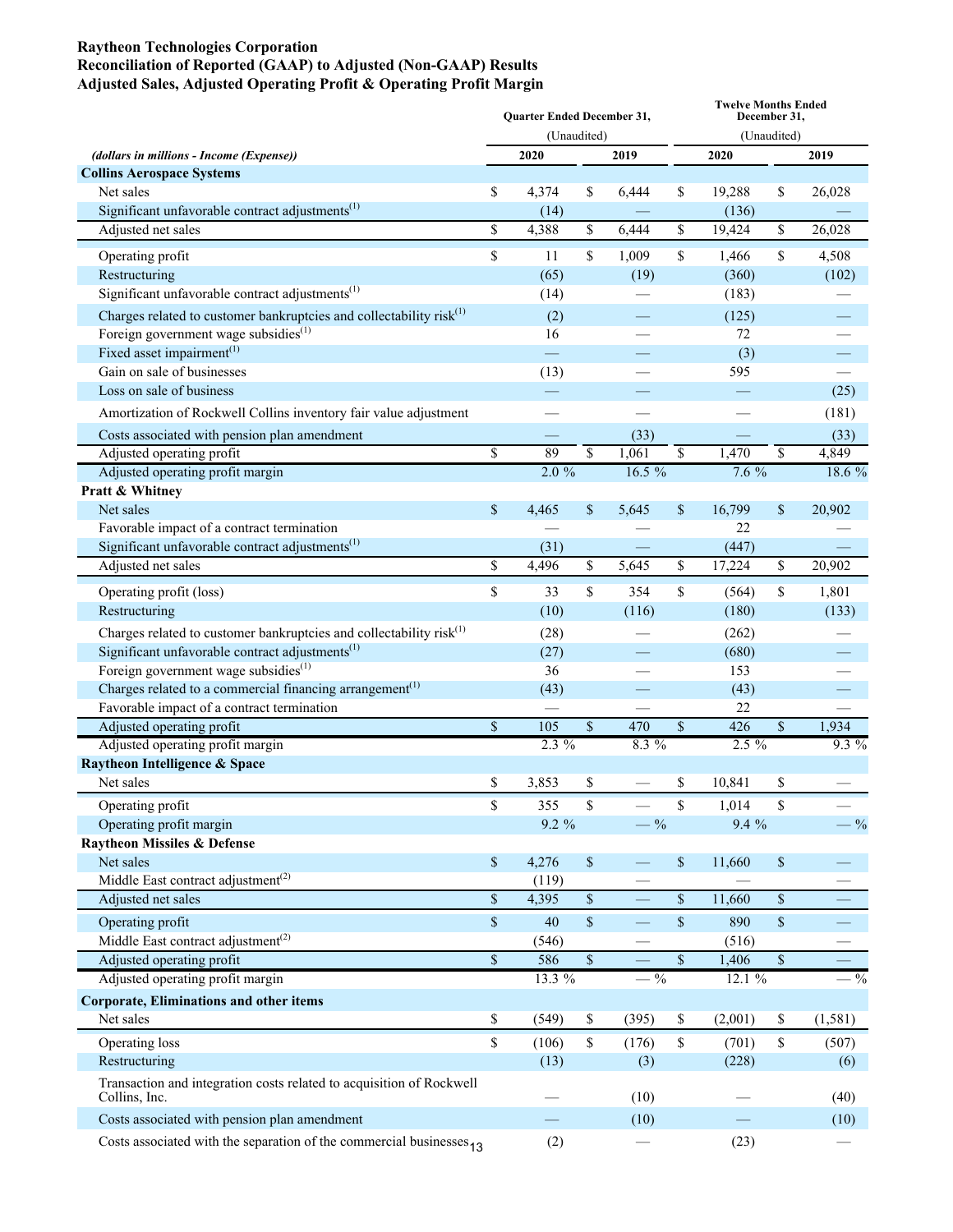| Transaction and integration costs associated with the Raytheon<br>Merger                        | (20)         | (32)         | (165)         | (83)         |
|-------------------------------------------------------------------------------------------------|--------------|--------------|---------------|--------------|
| Adjusted operating loss                                                                         | \$<br>(71)   | \$<br>(121)  | \$<br>(285)   | \$<br>(368)  |
| <b>FAS/CAS Operating Adjustments</b>                                                            |              |              |               |              |
| <b>Operating Profit</b>                                                                         | \$<br>370    | \$           | \$<br>1,106   | \$           |
| <b>Acquisition Accounting Adjustments</b> <sup>(3)</sup>                                        |              |              |               |              |
| Operating loss                                                                                  | \$<br>(561)  | \$<br>(231)  | \$<br>(5,100) | \$<br>(888)  |
| Intangible impairment $(1)$                                                                     |              |              | (57)          |              |
| Goodwill impairment <sup>(1)</sup>                                                              |              |              | (3,183)       |              |
| Acquisition accounting adjustments                                                              | (561)        | (231)        | (1,860)       | (888)        |
| Adjusted operating profit                                                                       | \$           | \$           | \$            | \$           |
| <b>RTC Consolidated</b>                                                                         |              |              |               |              |
| Net sales                                                                                       | \$<br>16,419 | \$<br>11,694 | \$<br>56,587  | \$<br>45,349 |
| Favorable impact of a contract termination                                                      |              |              | 22            |              |
| Significant unfavorable contract adjustments                                                    | (45)         |              | (583)         |              |
| Middle East contract adjustment <sup>(2)</sup>                                                  | (119)        |              |               |              |
| Adjusted net sales                                                                              | \$<br>16,583 | \$<br>11,694 | \$<br>57,148  | \$<br>45,349 |
| Operating profit (loss)                                                                         | \$<br>142    | \$<br>956    | \$<br>(1,889) | \$<br>4,914  |
| Restructuring                                                                                   | (88)         | (138)        | (768)         | (241)        |
| Acquisition accounting adjustments                                                              | (561)        | (231)        | (1,860)       | (888)        |
| Total significant non-recurring and non-operational items included<br>in Operating Profit above | (643)        | (85)         | (4,398)       | (372)        |
| Adjusted operating profit                                                                       | \$<br>1,434  | \$<br>1,410  | \$<br>5,137   | \$<br>6,415  |

(1) Included in other significant items in the table above for the quarter ended December 31, 2020 is a net pre-tax charge of \$0.1 billion related to the impact of the COVID-19 pandemic, primarily related to charges related to customer bankruptcies and collectability risks. Included in other significant items in the table above for the year ended December 31, 2020 is a net pre-tax charge of \$4.3 billion related to the impact of the COVID-19 pandemic. This amount includes a \$3.2 billion impairment of goodwill, \$0.9 billion of charges related to significant unfavorable contract adjustments and \$0.4 billion of charges related to customer bankruptcies and increased collectability risk. Management has determined these items are directly attributable to the COVID-19 pandemic, incremental to similar costs incurred for reasons other than the pandemic, not expected to recur once the impact of the pandemic has subsided, and therefore not indicative of the Company's ongoing operational performance.

- (2) In the fourth quarter of 2020, RMD reversed \$119 million of sales and \$30 million of operating profit for work performed subsequent to the date of the Raytheon Merger through the end of the third quarter of 2020 for our direct commercial sales contracts for precision guided munitions with a certain Middle East customer for which we have not yet obtained required regulatory approval, as we determined that it is no longer probable that we will be able to obtain such approvals. We also recognized an additional unfavorable operating profit impact of \$516 million related to these contracts, primarily driven by the impairment of inventory, the impairment of contract assets and supplier related obligations. These reversals and charges have been adjusted for in the quarter ended December 31, 2020. The \$119 million of sales and \$30 million of operating profit reversed were initially recognized in the quarters ended June 30, 2020 and September 30, 2020. Accordingly, we have recast our Adjusted sales and Adjusted operating profit for these quarters to include adjustments to eliminate the sales and operating profit related to these contracts in the periods in which they were initially recognized, resulting in net sales and operating profit adjustments for the year ended December 31, 2020 of \$0 and \$516 million, respectively.
- (3) In conjunction with the Raytheon Merger, we have revised our definition of Adjusted operating profit, Adjusted net income, and Adjusted EPS to exclude the impact of Acquisition accounting adjustments along with restructuring costs and other significant items. Acquisition accounting adjustments include the amortization expense and impairment charges related to acquired intangible assets related to historical acquisitions, the amortization of the property, plant and equipment fair value adjustment acquired through historical acquisitions, and the amortization of customer contractual obligations related to loss making or below market contracts acquired. Management believes the revision to these non-GAAP measures is useful in providing period-to-period comparisons of the results of the Company's ongoing operational performance. All periods presented reflect the impact of this change.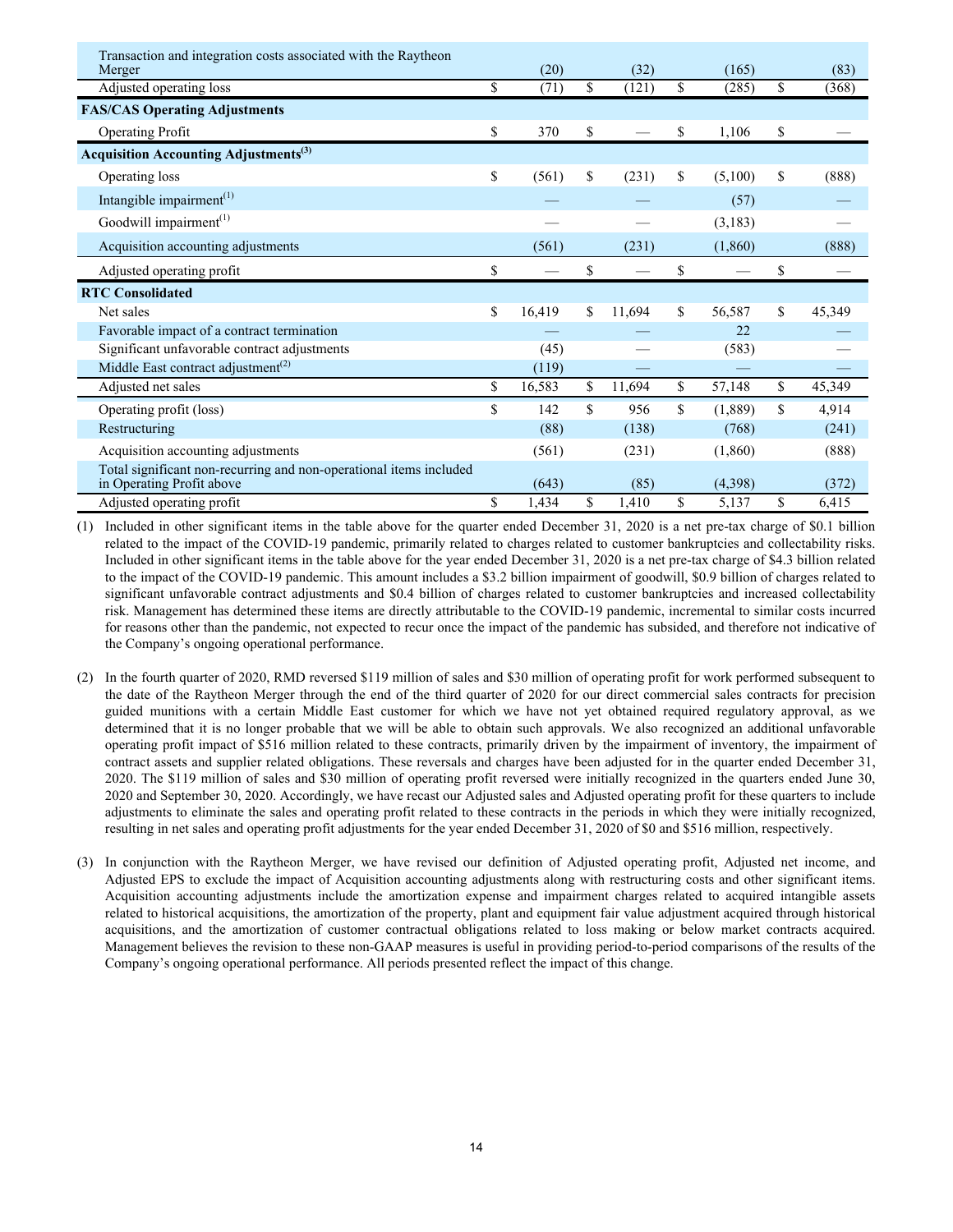#### **Raytheon Technologies Corporation Reconciliation of Reported (GAAP) to Adjusted (Non-GAAP) Results Adjusted Income from Continuing Operations, Earnings Per Share, Weighted Average Diluted Shares Outstanding and Effective Tax Rate**

|                                                                                                                                | Quarter Ended December 31,<br>(Unaudited) |               |    |           |                           | <b>Twelve Months Ended</b><br>December 31,<br>(Unaudited) |                           |        |  |
|--------------------------------------------------------------------------------------------------------------------------------|-------------------------------------------|---------------|----|-----------|---------------------------|-----------------------------------------------------------|---------------------------|--------|--|
| (dollars and shares in millions - Income (Expense))                                                                            | 2020<br>2019                              |               |    |           | 2020                      |                                                           |                           | 2019   |  |
| Income (loss) from continuing operations attributable to<br>common shareowners                                                 | \$                                        | 146           | \$ | 657       | $\boldsymbol{\mathsf{S}}$ | (3,109)                                                   | $\boldsymbol{\mathsf{S}}$ | 3,510  |  |
| <b>Total Restructuring</b>                                                                                                     |                                           | (88)          |    | (138)     |                           | (768)                                                     |                           | (241)  |  |
| Total Acquisition accounting adjustments                                                                                       |                                           | (561)         |    | (231)     |                           | (1,860)                                                   |                           | (888)  |  |
| Total significant non-recurring and non-operational items<br>included in Operating Profit                                      |                                           | (643)         |    | (85)      |                           | (4,398)                                                   |                           | (372)  |  |
| Significant non-recurring and non-operational items<br>included in Non-service Pension                                         |                                           |               |    |           |                           |                                                           |                           |        |  |
| Pension curtailment                                                                                                            |                                           | (4)           |    | (25)      |                           | (29)                                                      |                           | 73     |  |
| Pension curtailment / settlement related to Collins<br>Aerospace sale of businesses                                            |                                           |               |    |           |                           | (8)                                                       |                           |        |  |
| Non-service pension restructuring                                                                                              |                                           | (4)           |    | (4)       |                           | (9)                                                       |                           | (4)    |  |
| Significant non-recurring and non-operational items<br>included in Interest Expense, Net                                       |                                           |               |    |           |                           |                                                           |                           |        |  |
| Interest on tax settlements                                                                                                    |                                           |               |    |           |                           |                                                           |                           | 63     |  |
| Deferred compensation                                                                                                          |                                           |               |    |           |                           | 4                                                         |                           |        |  |
| Tax effect of restructuring and significant non-recurring<br>and non-operational items above                                   |                                           | 260           |    | 99        |                           | 653                                                       |                           | 293    |  |
| Significant non-recurring and non-operational items<br>included in Income Tax Expense                                          |                                           |               |    |           |                           |                                                           |                           |        |  |
| Tax benefit (expenses) associated with the Company's<br>separation of Otis and Carrier                                         |                                           |               |    | 19        |                           | (415)                                                     |                           | 19     |  |
| Tax settlements                                                                                                                |                                           |               |    | 6         |                           |                                                           |                           | 278    |  |
| Tax impact from business disposals                                                                                             |                                           | 55            |    |           |                           | 45                                                        |                           |        |  |
| Tax impact related to debt exchange                                                                                            |                                           | (13)          |    |           |                           | (62)                                                      |                           |        |  |
| Revaluation of certain international tax incentives                                                                            | (2)                                       |               |    |           |                           | (48)                                                      |                           |        |  |
| merger and the Company's separation of Otis and<br>Carrier                                                                     |                                           | 25            |    |           |                           | 56                                                        |                           |        |  |
| Tax impact of goodwill impairment                                                                                              |                                           |               |    |           |                           | 11                                                        |                           |        |  |
| Tax impact as a result of tax reform regulations                                                                               |                                           | (5)           |    | 21        |                           | $\overline{4}$                                            |                           | 21     |  |
| State valuation allowance releases                                                                                             |                                           | 4             |    |           |                           | 4                                                         |                           |        |  |
| Significant non-recurring and non-operational items<br>included in Noncontrolling Interest                                     |                                           |               |    |           |                           |                                                           |                           |        |  |
| Noncontrolling interest resulting from the Company's<br>announcement of its intention to separate its commercial<br>businesses |                                           |               |    | (7)       |                           |                                                           |                           | (7)    |  |
| Less: Impact on net income attributable to common<br>shareowners                                                               |                                           | (976)         |    | (345)     |                           | (6, 820)                                                  |                           | (765)  |  |
| Adjusted income from continuing operations attributable<br>to common shareowners                                               | $\mathbb S$                               | 1,122         | \$ | 1,002     | $\mathbb S$               | 3,711                                                     | \$                        | 4,275  |  |
| <b>Diluted Earnings Per Share</b>                                                                                              | $\mathbb S$                               | 0.10          | \$ | 0.76      | \$                        | (2.29)                                                    | $\mathbb S$               | 4.06   |  |
| Impact on Diluted Earnings Per Share                                                                                           |                                           | (0.64)        |    | (0.40)    |                           | (5.02)                                                    |                           | (0.89) |  |
| <b>Adjusted Diluted Earnings Per Share</b>                                                                                     | \$                                        | 0.74          | \$ | 1.16      | \$                        | 2.73                                                      | \$                        | 4.95   |  |
| <b>Weighted Average Number of Shares Outstanding</b>                                                                           |                                           |               |    |           |                           |                                                           |                           |        |  |
| <b>Reported Diluted</b>                                                                                                        |                                           | 1,515.4       |    | 867.0     |                           | 1,357.8                                                   |                           | 863.9  |  |
| Impact of dilutive shares <sup>(1)</sup>                                                                                       |                                           |               |    |           |                           | 3.9                                                       |                           |        |  |
| <b>Adjusted Diluted</b>                                                                                                        |                                           | 1,515.4       |    | 867.0     |                           | 1,361.7                                                   |                           | 863.9  |  |
| <b>Effective Tax Rate</b>                                                                                                      |                                           | $(481.1)\%$   |    | $(6.4)\%$ |                           | $(24.4)\%$                                                |                           | 10.1 % |  |
| Impact on Effective Tax Rate                                                                                                   |                                           | 492.0 %<br>15 |    | 15.0 %    |                           | 41.9 %                                                    |                           | 8.6 %  |  |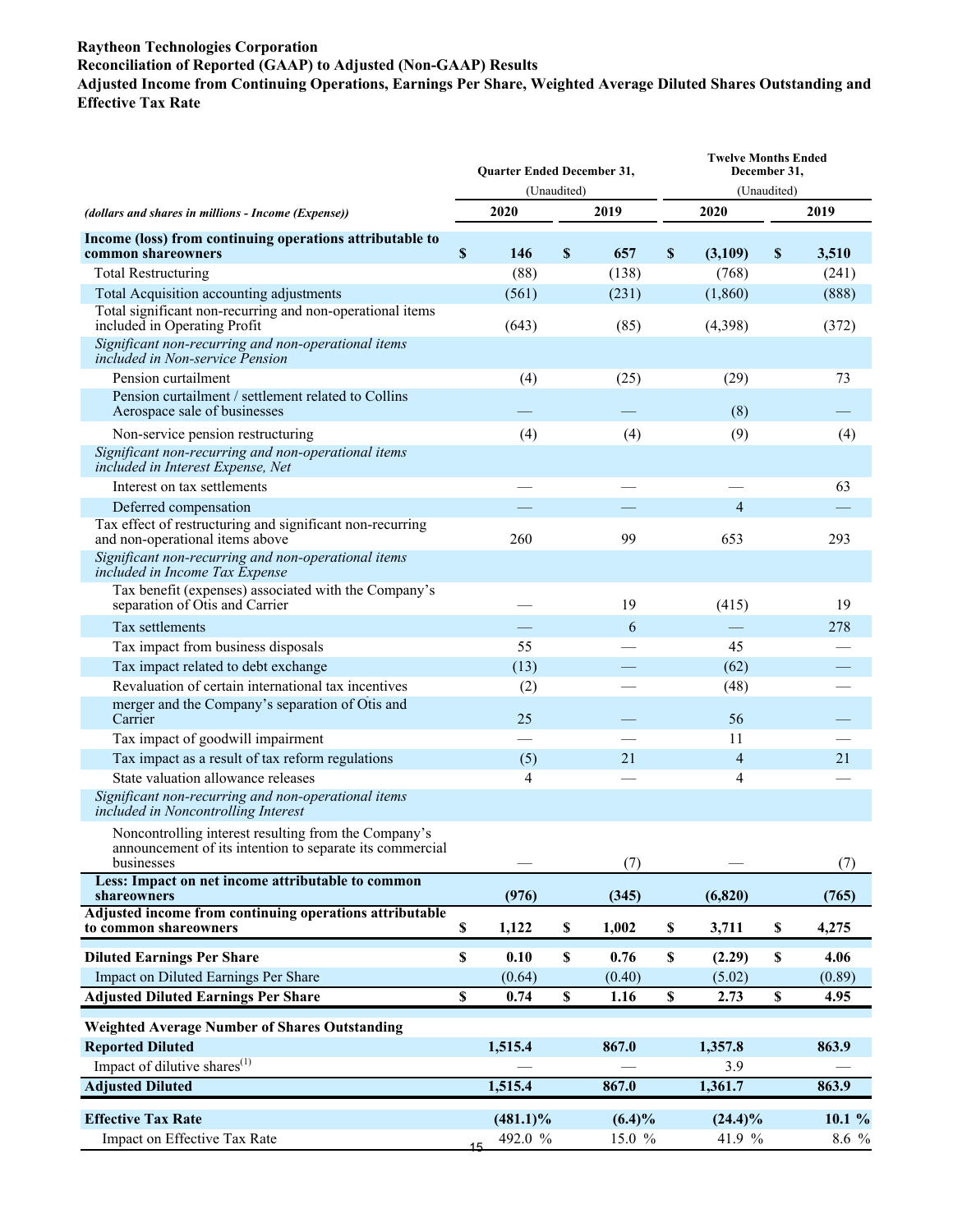| <b>Tax Rate</b>           | $\frac{1}{2}$ | $\frac{1}{2}$ | $\frac{1}{2}$ | $\frac{0}{0}$ |
|---------------------------|---------------|---------------|---------------|---------------|
| <b>Adjusted Effective</b> | 10.9          | 0.0           |               | 10.           |
|                           |               |               |               |               |

(1) The computation of reported diluted earnings per share excludes the effect of the potential exercise of stock awards, including stock appreciation rights and stock options, because their effect was antidilutive in the twelve months ended December 31, 2020 due to the reported loss from operations. On an adjusted basis, the Company reported income from continuing operations and the dilutive effect of such awards is included in the calculation of Adjusted Diluted Earnings Per Share.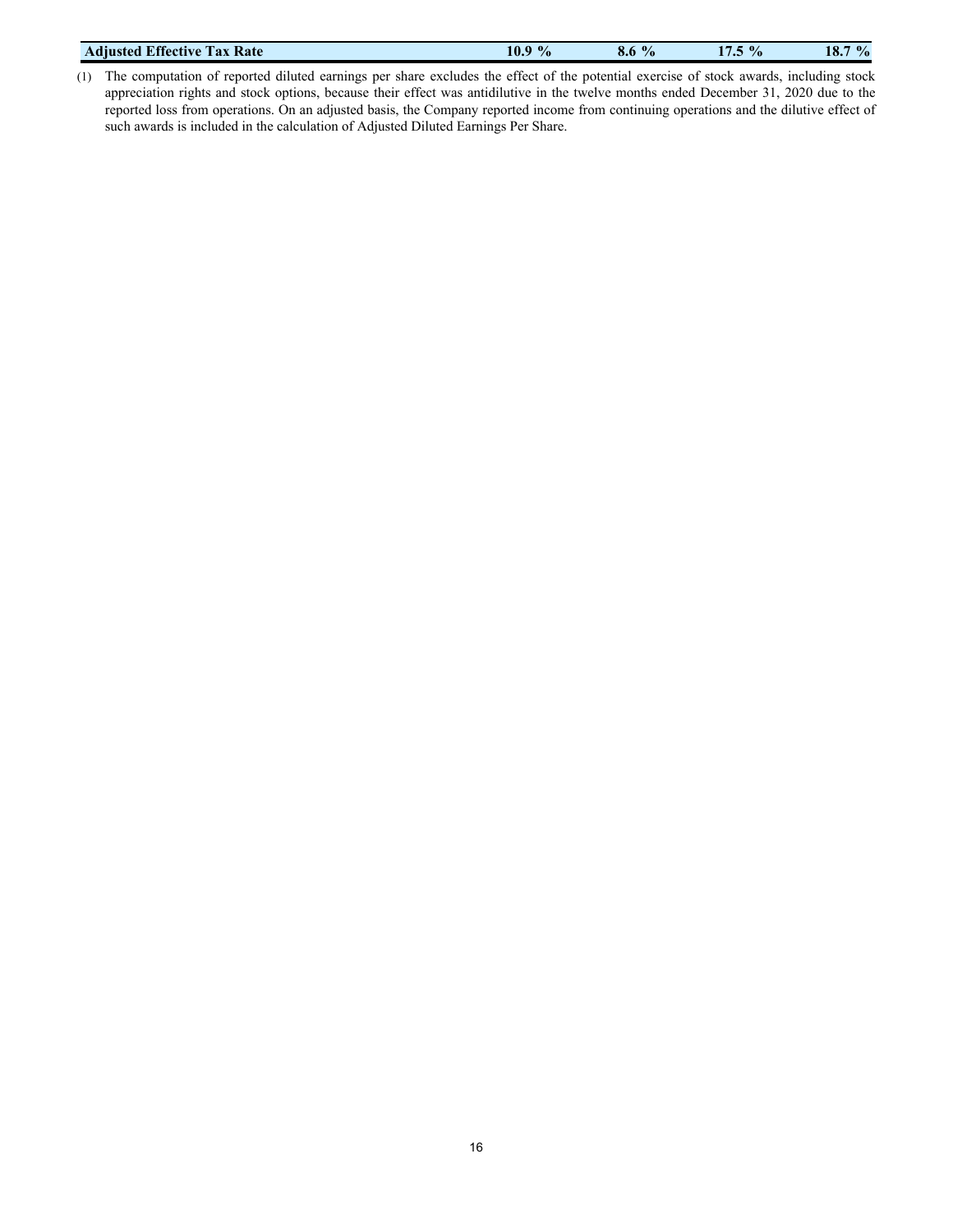#### **Raytheon Technologies Corporation Free Cash Flow Reconciliation**

|                                                                            | <b>Ouarter Ended December 31,</b> |             |      |       |  |  |
|----------------------------------------------------------------------------|-----------------------------------|-------------|------|-------|--|--|
|                                                                            |                                   | (Unaudited) |      |       |  |  |
| (dollars in millions)                                                      | 2020                              |             | 2019 |       |  |  |
| Net cash flows provided by operating activities from continuing operations |                                   | 1.370       |      | 1,325 |  |  |
| Capital expenditures                                                       |                                   | (623)       |      | (746) |  |  |
| Free cash flow                                                             |                                   | 747         |      | 579   |  |  |

# **Twelve Months Ended December 31,**

|                                                                            | (Unaudited) |         |  |         |
|----------------------------------------------------------------------------|-------------|---------|--|---------|
| (dollars in millions)                                                      |             | 2020    |  | 2019    |
| Net cash flows provided by operating activities from continuing operations |             | 4.334   |  | 5,821   |
| Capital expenditures                                                       |             | (1.795) |  | (1,868) |
| Free cash flow                                                             |             | 2.539   |  | 3,953   |